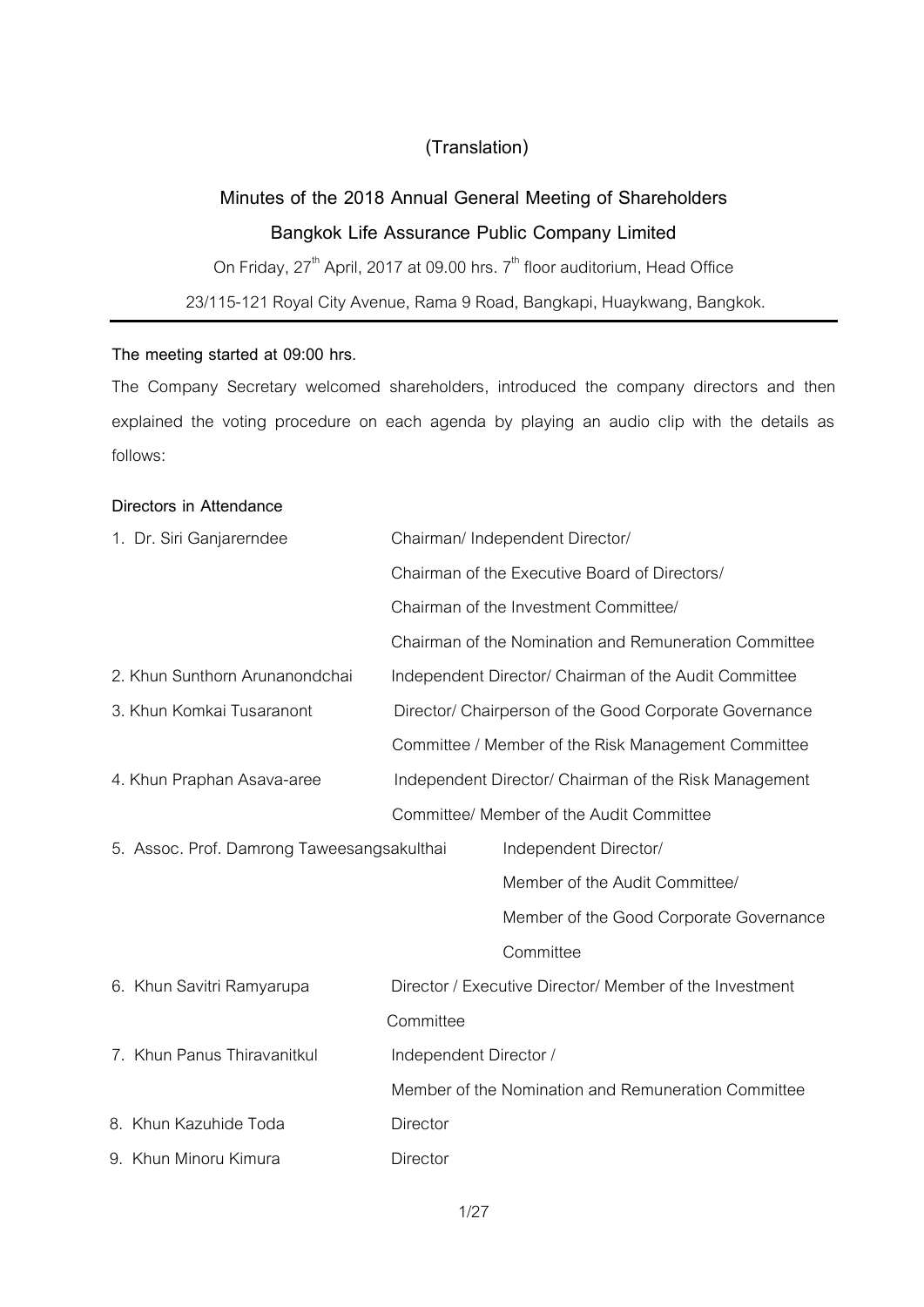| 10. Khun Yuichi Honda          | Director / Executive Director/                              |  |
|--------------------------------|-------------------------------------------------------------|--|
|                                | Member of the Risk Management Committee/                    |  |
|                                | Member of the Nomination and Remuneration Committee/        |  |
|                                | Member of the Good Corporate Governance Committee           |  |
| 11. Khun Prapaivan Limsong     | Director                                                    |  |
| 12. Khun Chone Sophonpanich    | Director/ Vice Chairman of the Executive Board of Directors |  |
| 13. Khun Chollada Sophonpanich | Director                                                    |  |
| 14. Khun Vipon Vorasowharid    | Director / Executive Director/                              |  |
|                                | Member of the Investment Committee/                         |  |
|                                | Member of the Risk Management Committee/                    |  |
|                                | President                                                   |  |

## **Management in Attendance**

| 1. Khun Sanor Thampipattanakul   | Senior Executive Vice President,                       |
|----------------------------------|--------------------------------------------------------|
|                                  | <b>Investment Division and Company Secretary</b>       |
| 2. Khun Ruangsak Panyabodegun    | Senior Executive Vice President, Marketing Division    |
| 3. Khun Suchinda Lertkiatmongkol | Senior Vice President, Information Technology Division |
| 4. Khun Jaruwan Limkhunthammo    | Senior Vice President, Accounting and Finance Division |
| 5. Khun Oranuch Samranrit        | Senior Vice President, Life Operations Division        |
| 6. Khun Komsorn Chonsuvarnavat   | Senior Vice President, Legal Office                    |
| 7. Khun Suphaporn Tipfun         | Vice President, Compliance Office                      |

# **Meeting and Voting Observers**

| 1. Khun Lertsak Suthampond                        | Legal Adviser, Kanung & Partners Law Offices Co., Ltd. |
|---------------------------------------------------|--------------------------------------------------------|
| 2. Khun Pawarish Fungfuangwong                    | Legal Adviser, Kanung & Partners Law Offices Co., Ltd. |
| 3. Female Lieutenant Thitirat Apisarathanapaisarn | Rights Protection Volunteer, Thai                      |
|                                                   | Investors Association                                  |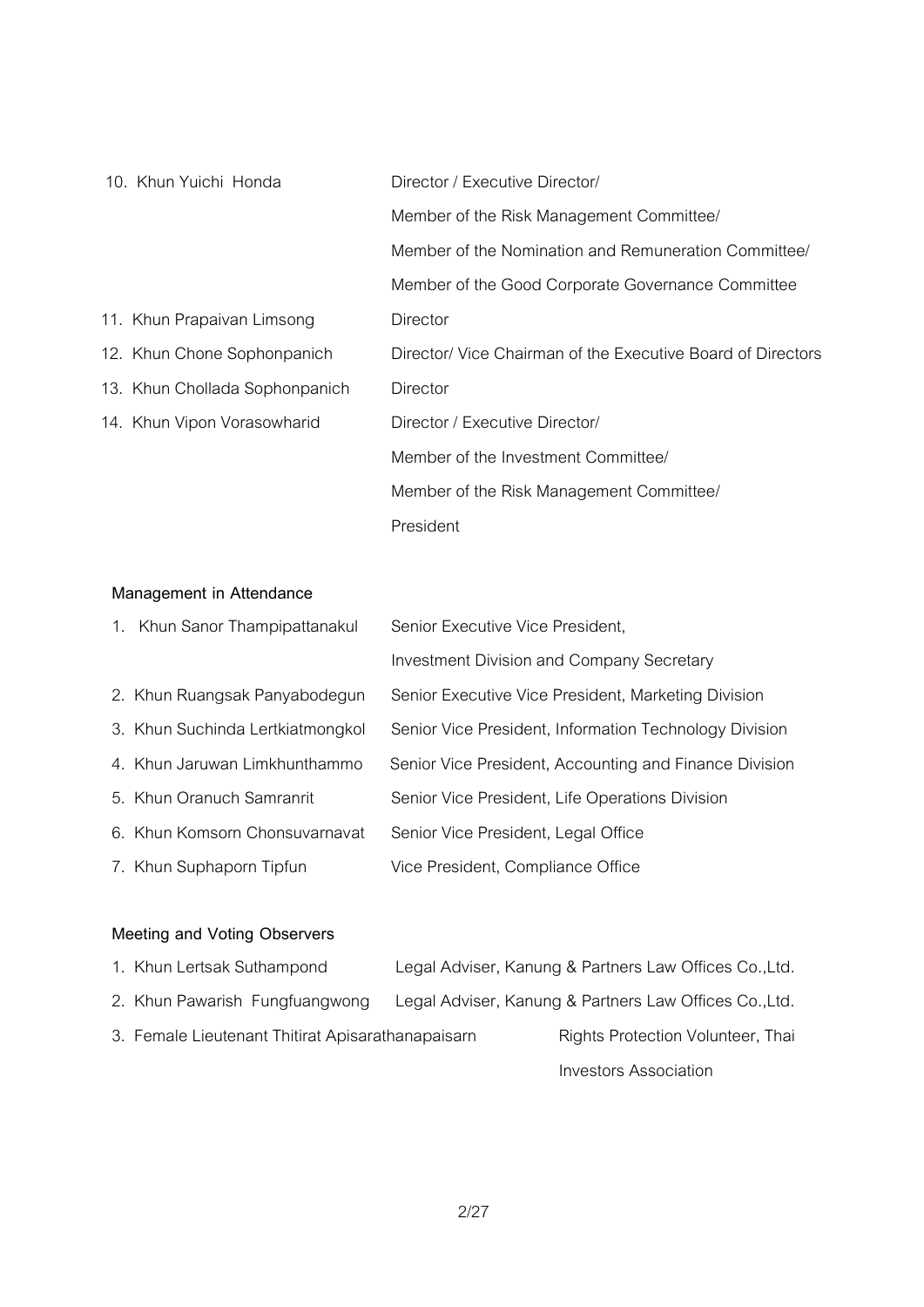### **Voting Procedure**

- 1. The meeting will consider all agendas, following the order of the agendas presented in the invitation to the meeting. After each agenda is presented, the shareholders will be asked to raise any questions they may have and to cast their vote after. In the event that the shareholders or proxies would like to ask questions or express their opinions, they must raise their hands and state their full name first. Proxies must also state name of the shareholder whom they represent.
- 2. Each shareholder is entitled to one vote per share. If there is an equality of votes, the Chairman shall have a decisive casting vote.
- 3. The shareholders cannot divide their vote or cast partial vote.
- 4. In the event that the shareholders disapprove of an agenda or would like to abstain from voting, please tick the 'disapprove' or 'abstain' box, and the Company's staff will collect the ballot. The Company will deduct such disapproval and abstention from the total eligible votes and assume the rest of the votes as approval of such agenda. If no objection to the result is raised by any shareholders, it shall be deemed that the meeting approves of such agenda.
- 5. For the agenda of appointing directors, the Company will collect the ballots from all shareholders, regardless of their vote being approval, disapproval or abstention. The shareholders must tick either 'approve', 'disapprove' or 'abstain'. The Company's staff will collect all ballots and count the votes. For proxies who do not receive any ballots at the registration desk, it means that the shareholders they represent have already cast their vote in a proxy form, and the resolution will be in accordance with their vote stated in the proxy form.
- 6. The vote result of each agenda will be presented on the screen for acknowledgement.

Moreover, The Company Secretary further explained that the Company had given an opportunity for minor shareholders to propose meeting agendas and candidates for the post of director from 1<sup>st</sup> October until 31<sup>st</sup> December, 2017 by informing them via the Stock Exchange of Thailand's electronic news and the Company's website. However, neither motions nor candidates were proposed.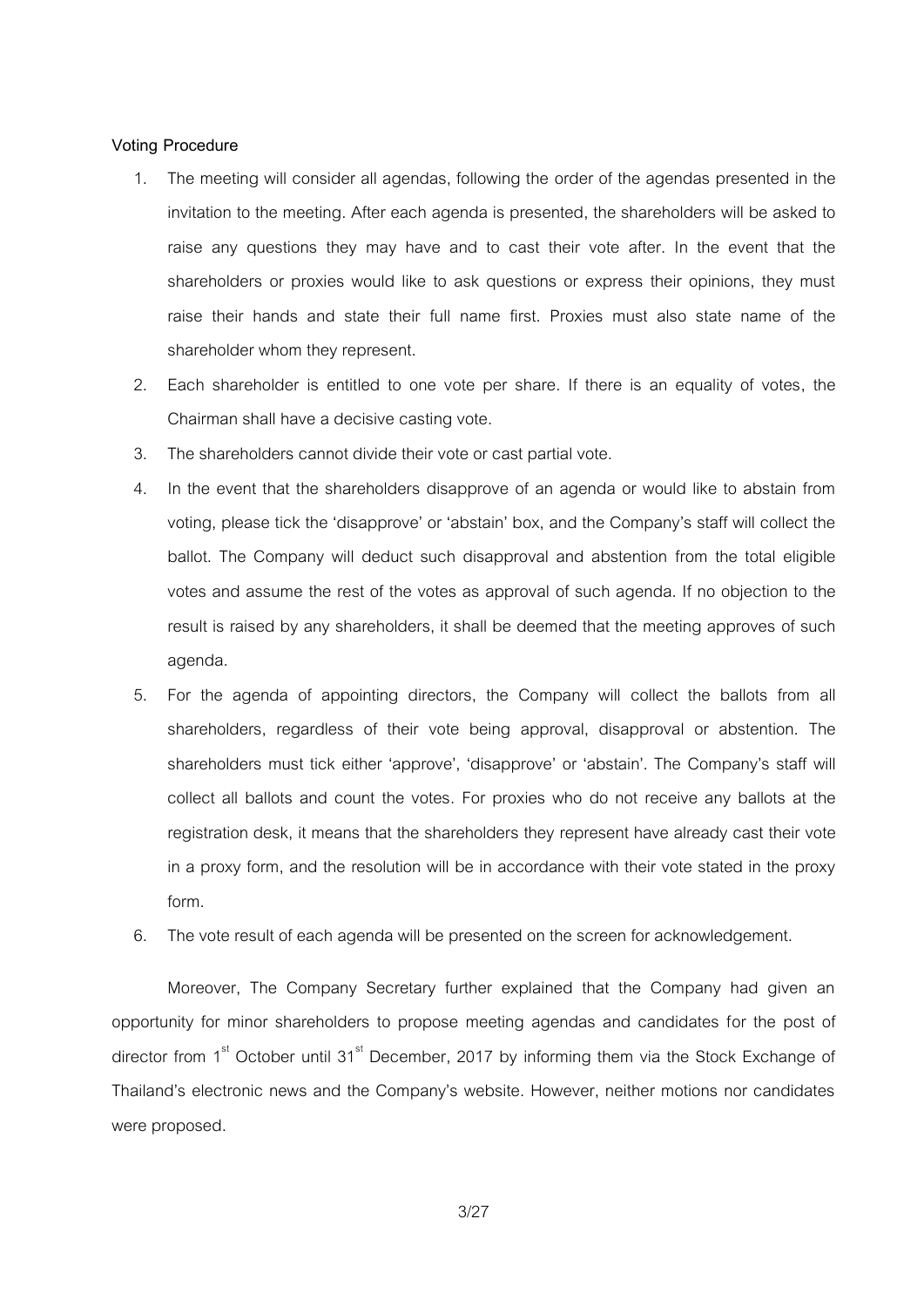The chair of the shareholder's meeting welcomed all the shareholders, declared the meeting open and summarized the number of shareholders who attended the meeting and were entitled to vote as follows:

| Attending shareholders | 103, equal to | 89,506,132 shares    |
|------------------------|---------------|----------------------|
| Proxies                | 837, equal to | 1,274,185,867 shares |
| Total                  | 940, equal to | 1,363,691,999 shares |

They accounted for 79.8617% of the total shares sold of 1,707,566,000 which constituted a quorum, according to the Articles of Association.

#### **Agenda 1**: **To certify the Minutes of the Annual General Meeting of Shareholders in 2017**

The Chairman proposed the meeting consider the minutes of the Annual General Shareholders' Meeting 2017. A copy of which was sent to all shareholders in advance along with the invitation to the meeting. The Chairman subsequently gave the shareholders an opportunity to ask questions and provide comments. Since no questions were raised, he then proposed voting on the resolution to approve the minutes of the Annual General Shareholders' Meeting 2017.

# **Resolution:** The meeting by the majority of the total votes cast by the shareholders in present and entitled to vote resolved to approve the minutes of the Annual General Meeting of Shareholders 2017, based on the following result:

| $\sim$ $^{-1}$ | Approval        | 1,364,836,919 votes, equal to | 100.0000%  |
|----------------|-----------------|-------------------------------|------------|
|                | - Disapproval   | 0 votes, equal to             | $0.0000\%$ |
|                | - Abstention    | $1,324,900$ votes, equal to   | $0.0000\%$ |
|                | - Voided Ballot | 4,100 votes, equal to         | $0.0000\%$ |

#### **Agenda 2: To acknowledge the operating results for 2017**

The Chairman assigned Mr. Vipon Vorasowharid, President to report to the meeting on the Company's 2017 operating result. The details were as follows:

For the incomes from sales of products in 2017, the Company had a total earned premium of 44,039 million baht, a 1.6% increase from 2016. FYP amounted to 11,947 million baht, a 7.1% increase. Where single premium is excluded, earned premium amounted to 9,056 million baht which was a 38.6% growth rate while single premium amounted to 2,890 million baht, a decrease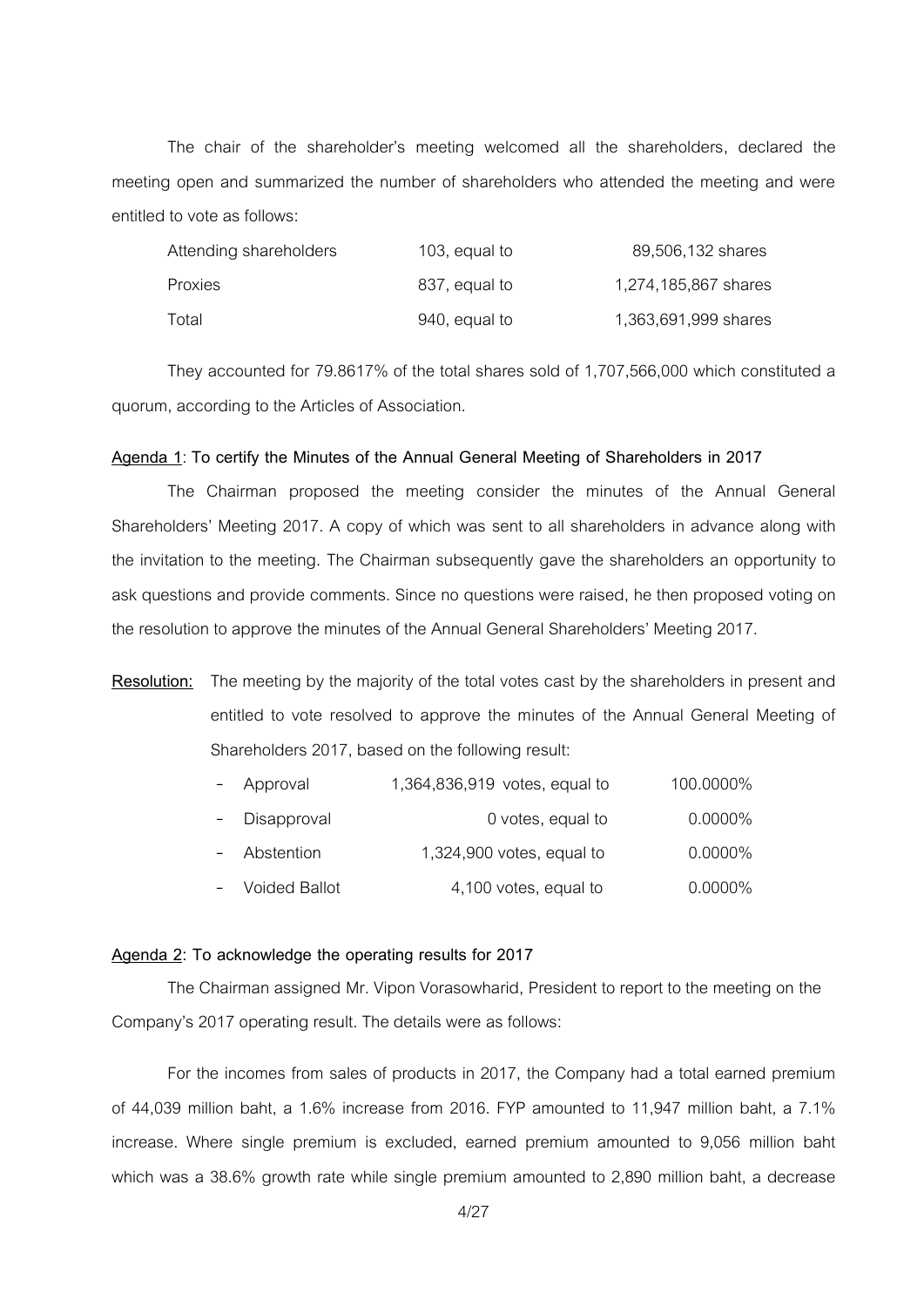from the previous year by 37.4% as the Company has a strategy to focus on sales of long-term products and to reduce the sales of short-term products. RYP amounted to 32,093 million baht, a drop of 0.3% from the previous year while premium collection rate was 83%.

As for the market share, in 2017 the Company had a market share for FYP of 7.1% and saw a growth from last year to rank  $5<sup>th</sup>$  in the industry. As for the RYP, the Company had a market share of 7.4%, ranking  $6<sup>th</sup>$  while the market share for total premium was at 7.3%, also ranking  $6<sup>th</sup>$  in the industry.

For operating expense, the Company had operating expense of 1,716 million baht, down by 0.5% as a result of the policy to control expense of the Company. When considering the ratio of operating expense to net premium earned, it was close to that of 2016 at 4.0%. In this relation, the Company also had an operating expense ratio that is lower than the average operating expense of the industry.

The Company had total assets of 308,729 million baht, increasing 9.3% from the previous year which was mostly due to an increase in investment assets. The Company's investment assets amounted to 299,065 million baht, an increase of 10%. The Company still focused on investments in debt securities issued by both government and private sector with high credit ratings. In 2017, the proportion of investment in equity securities increased because the Company increased its investment in equity securities and the value of equity securities in the market increased.

Total investment income in 2017 amounted to 13,259 million baht, a slight decrease by 0.65% from the previous year. Investment income consisted of income from interest which amounted to 10,205 million baht, a growth of 6.7% while profit from the sales of securities amounted to 1,346 million baht, a decrease of 42.2% and income from dividend amounted to 1,707 million baht, a 17.3% growth. Overall, the Company's return on investments was at 4.65%.

The Company's net profit for 2017 amounted to 3,645 million baht, a decrease of 28.8% from the previous year as the underwriting expense was higher than that of the previous year and earning t per share was 2.14 baht.

In terms of the Company's EV and VNB, the Company still ceaselessly continued to improve its profitability and shareholders' equity with EV of 62,740 million baht, an increase of 14.6% from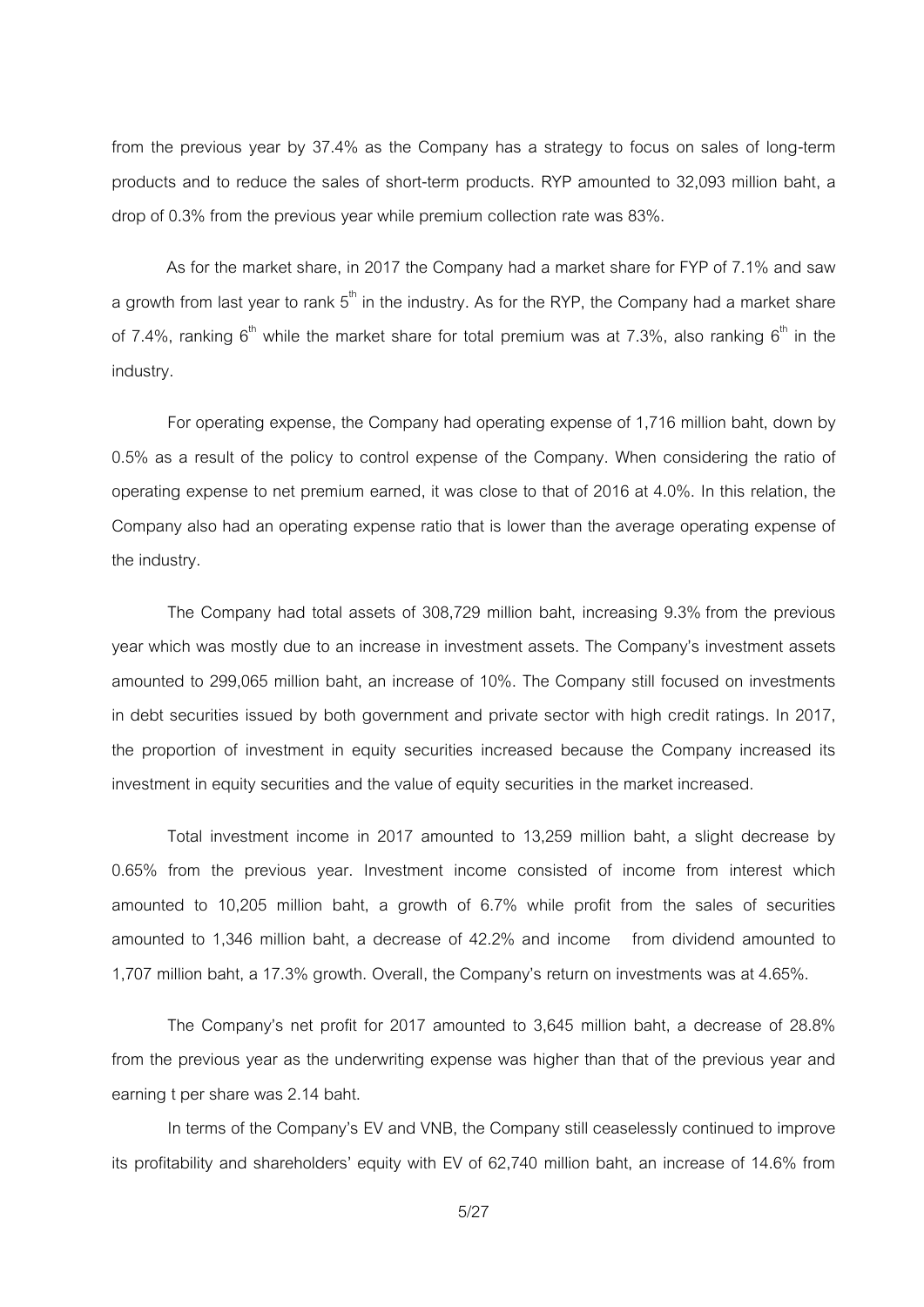the previous year which was 36.73 baht per share. Value of new business amounted to 1,601 million baht, a slight decrease of 1.1%, which was 0.94 baht per share.

CAR as at the end of 2017 was at 252% which was in the higher level than that required by law at 100% and was higher than 140% which was the level required by OIC for monitoring.

In 2017, the Company developed and improved upon 4 key aspects as follows:

For the  $1<sup>st</sup>$  aspect: management of the product portfolio, the Company has mainly placed importance on protection and health products and during the past year, it launched products as follows:

- **"BLA Oonjai Rook-rai"** which was a packaged product offering life protection as well as a rider for health protection consisting of BLA Oonjai life insurance and BLA Easy Care rider, suitable for those who just started working and those in a retirement age.
- **"BLA Total Disability Protect"** with the idea that focused on the importance of health and life with stability of Thai people which would help them prepare for any expenses that might occur if they were to have total disability from unpredictable circumstances.
- **"BLA Smart Saving 168",** the Company has developed products to cater for customers in the working age group who would like to save and earn high returns with 8-year payment period, 16-year protection period, and the maximum of 1,000% life protection benefit. During the contract, maximum survival benefit is 8% per year and total benefit throughout the contract is 1102% of the sum assured.
- **"Gain 1st Startup\*"**, a saving product for new generations, sold via bancassurance channel. It has a remarkable feature that is the payment condition which allows payment to be made monthly without the payer's being charged an extra interest which caused the total premium paid on a monthly basis to be the same amount as that of the total premium paid on a yearly basis and which is suitable for those who would like to cultivate self-discipline in saving.

The  $2^{nd}$  aspect: development of sales channels, for the agent channel the Company continuously focused on enhancing the knowledgability and quality of services provided by the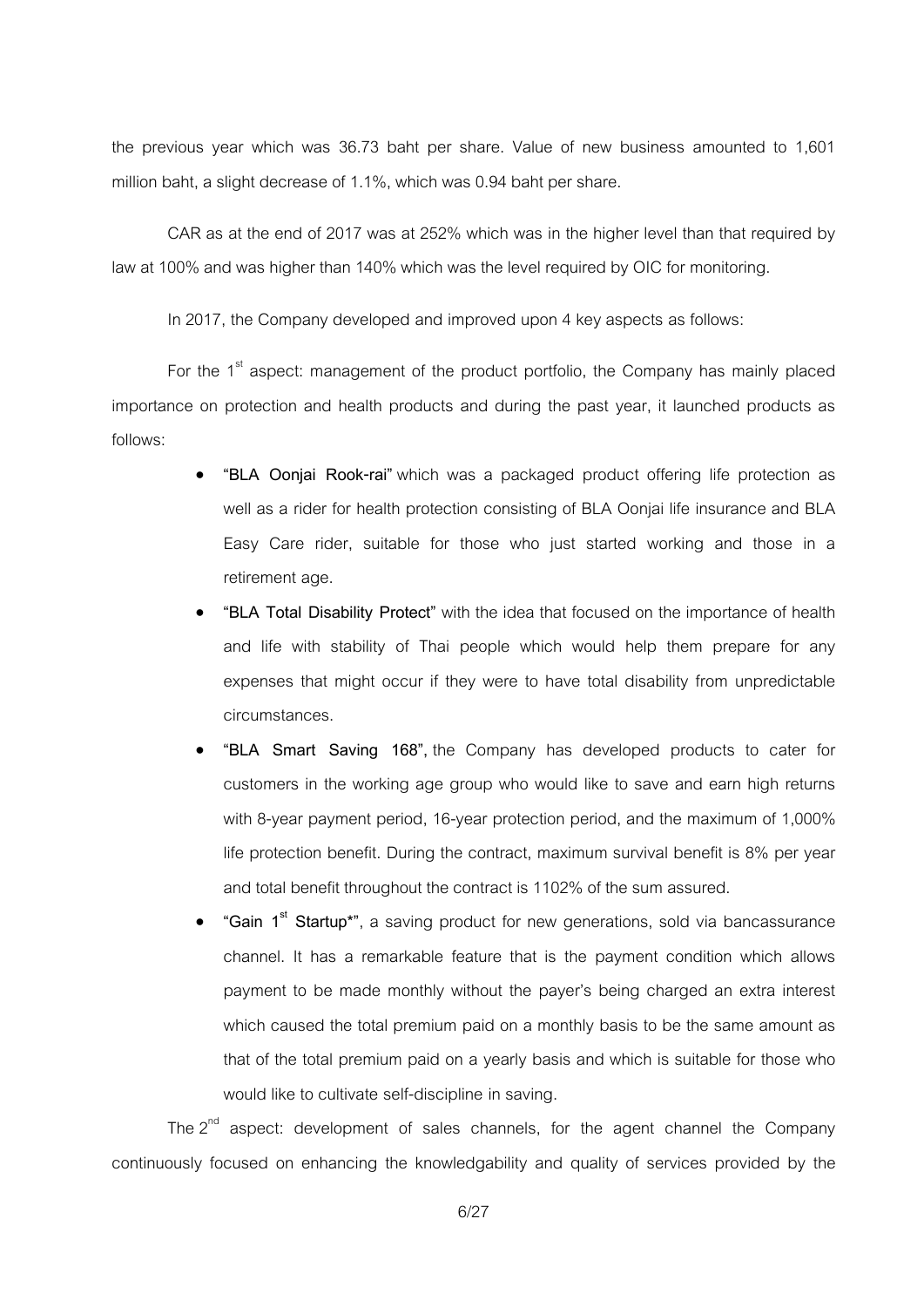Company's agents and financial advisors by upgrading the traditional agents to be financial advisors in order to be able to provide financial planning service to customers across the country. In the past year, there were 356 agents who were awarded the Thailand National Quality Award (TNQA) and there were more than 1,200 financial advisors.

Moreover, there had been development of products sold online to be more diversified, be it, health, pension, or credit protection products. The 5 products in the aforementioned groups are: 1. BLA Smart Gain, 2. BLA Smart Saving 168, 3. BLA Oonjai Rook-rai, 4. BLA Unit Pension Plan A and 5. OIC MRTA

For the  $3<sup>rd</sup>$  aspect, in order to enhance the services provided and its fundamental structure, the Company established a service called, 'BLA Assistance Line,' to serve as a 24-hour personal assistant whom the insureds can call to enquire for information, as well as information on emergency medical services within the country, and to reserve rights to use other services provided by the Company. However, this service is currently reserved solely for customers who hold an individual policy sold via agent channel which also has Health 2011, BLA Rak Sukkaparp, and BLA Health Plus riders attached.

In addition, the Company has also improved its online channel so that transactions could be done more comprehensively online. The Company is the first life insurance company in Thailand to have been successful in getting an approval by OIC to do so—from making sale proposals to making claim payments electronically.

The  $4^{\text{th}}$  aspect is creating good experience for customers and giving back to the society by placing importance on enriching lives for sustainable happiness. In the whole of 2017, the Company supported activities for public services and for strengthening relationships with communities.

Owing to its determination and continuous services, in 2017 the Company received awards and certifications which reflect the high quality and standard in its business conduct. The awards and certifications received are as follows:

" 'Thailand's Top Corporate Brands 2017' in the category of Organization with Highest Brand Value for insurance industry for 3 consecutive years from 2015-2017 which was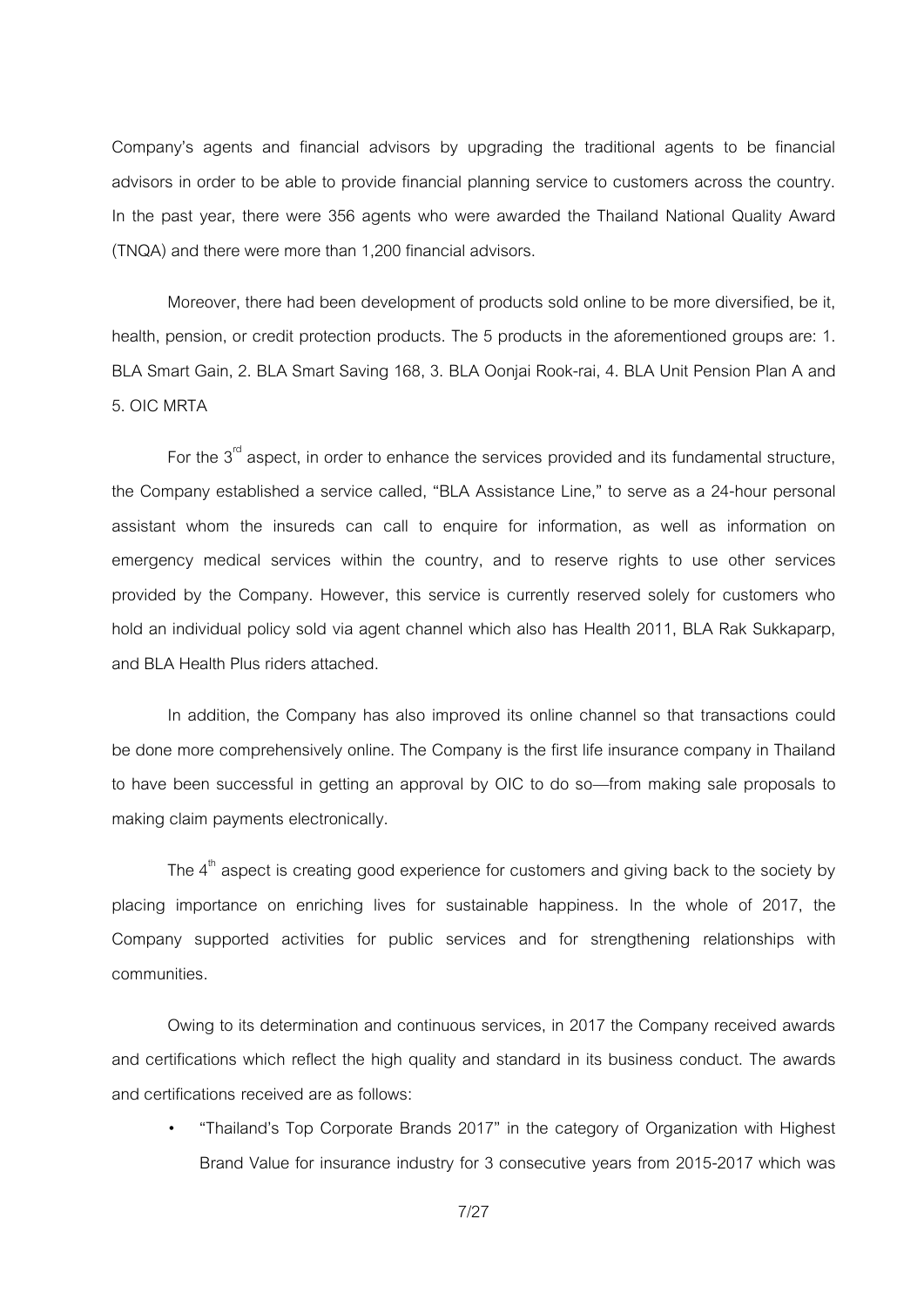arranged by M.S. in Marketing, Faculty of Commerce and Accountancy, Chulalongkorn University.

- " 'Thailand Top Company Awards 2017' for insurance industry for 3 consecutive years which was arranged by Thai Chamber of Commerce University in collaboration with Business+ Magazine
- " 'Top Call Centre Award for Handling and Solving Problems for Consumers 2017' from the Office of the Consumer Protection Board (OCPB) for 3 consecutive years
- " '4-star rating' in Corporate Governance rating, CG rating in 2017 for 5 consecutive years by Thai Institute of Directors (IOD)

As for next year's business direction, the Company aims to strengthen its foundation in order to facilitate its sustainable growth in the future by implementing 5 main strategies as follows: 1. revolutionizing each sales channel to make them more efficient and seeking new opportunities to sell products 2. establishing a digital platform in order to better manage relationship with the customers 3. creating good relationship with the customers from the first touch point until the end of the process 4. changing the way products are proposed to customers to comprehensive financial planning 5. cultivating a culture and environment that are good for nourishing the development of people in the organization

In addition, the Company still adheres to creating a good corporate image and placing importance on managing its risks via enterprise risk management (ERM). It also is determined to adhere to anti-corruption practices within the organization. In this connection, in the past month of February, the Company has been officially re-certified as a member of Collective Coalition against Corruption (CAC).

Bangkok Life Assurance Public Company Limited is still determined to be a leader in creating financial security for people of all socio-economic backgrounds, together with being a leading company in the life insurance industry in the regional and national levels through stable and sustainable growth. It is ready to give its customers the best possible experience to customers and business allies as well as its shareholders by further enhancing the Company's value, together with conducting the business in line with the business ethics and good corporate governance principles.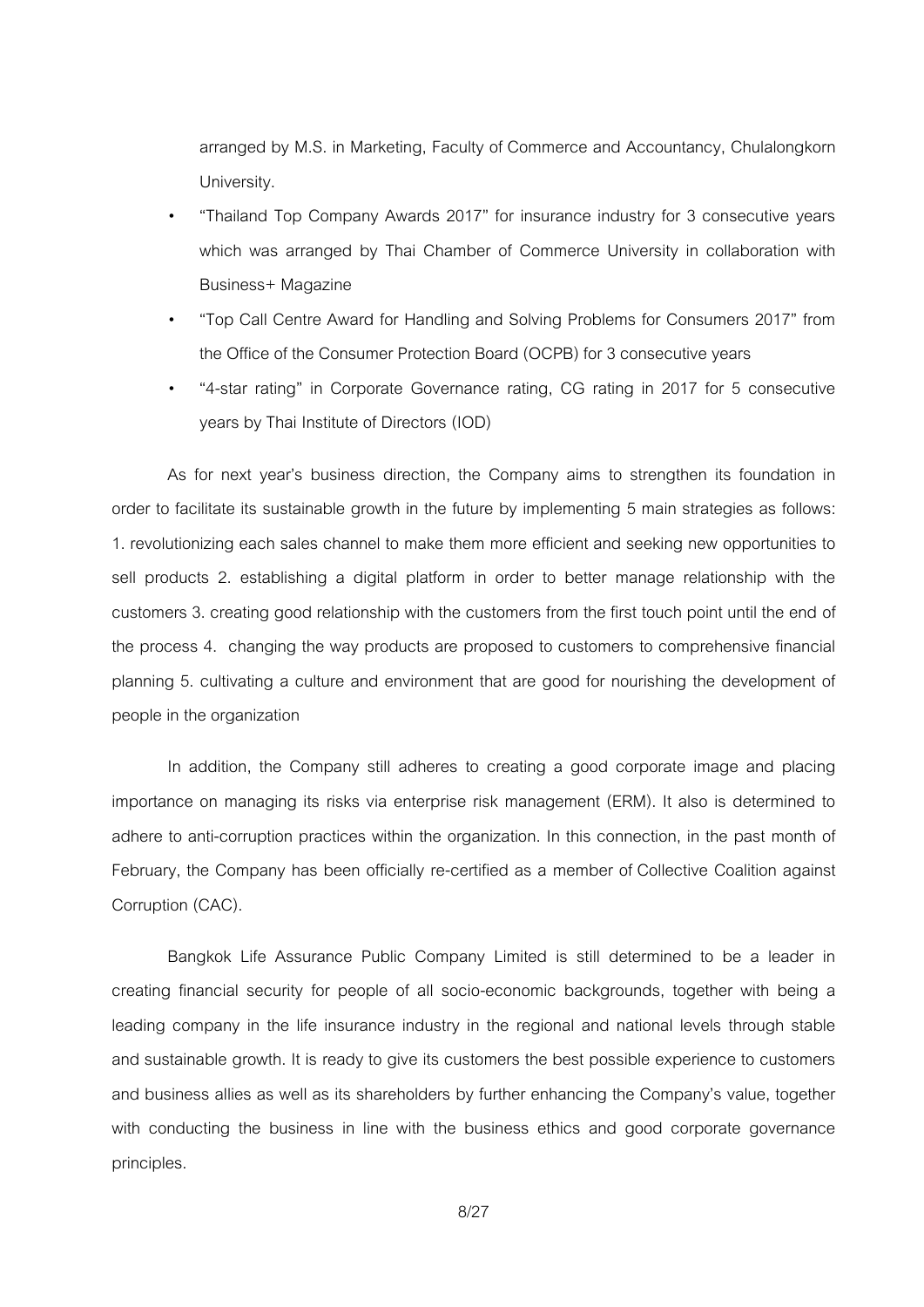The Chairman gave the shareholders an opportunity to ask questions and give comments which were as follows:

| Shareholder      | What were the reasons why net profit per share had decreased |
|------------------|--------------------------------------------------------------|
|                  | (Acting Second Lieutenant from 3.00 in 2016 to 2.13 in 2017? |
| Nakhon Saengnin) |                                                              |

President (Khun Vipon Vorasowharid) The reason for the decrease in profit per share was due to the setting of LAT reserve and the decrease in the profit from sale of securities as per the explanation previously given. The Company was aware of the importance of the accounting net profit for the shareholders; however, the Company also considered a myriad of other factors and the long-term profitability of the Company. Therefore, it did not focus on selling securities in order to make profit in 2017. If the shareholders took a look at the Company's EV which was actuarially calculated, the Company had a growth in its embedded value of 14.6%, when compared to that of the previous year.

Shareholder (Acting Second Lieutenant Nakhon Saengnin) Made a remark on the fact that Bangkok Bank now had another business partner in the bancassurance business which would make it harder for the Company to sell its products and that the bank staffs who were trained by the competitors were prioritizing the sale of the competitor's products and asked that the Company elaborate on the impacts of such a situation.

President (Khun Vipon Vorasowharid) The Company had assessed the impacts of the situation on the Company's sales as per the information that had been disclosed to the shareholders. The Company would continue to sell endowment products for the terms no longer than 15 years and credit protection products via bancassurance which based on the information on FYP in the previous year, accounted for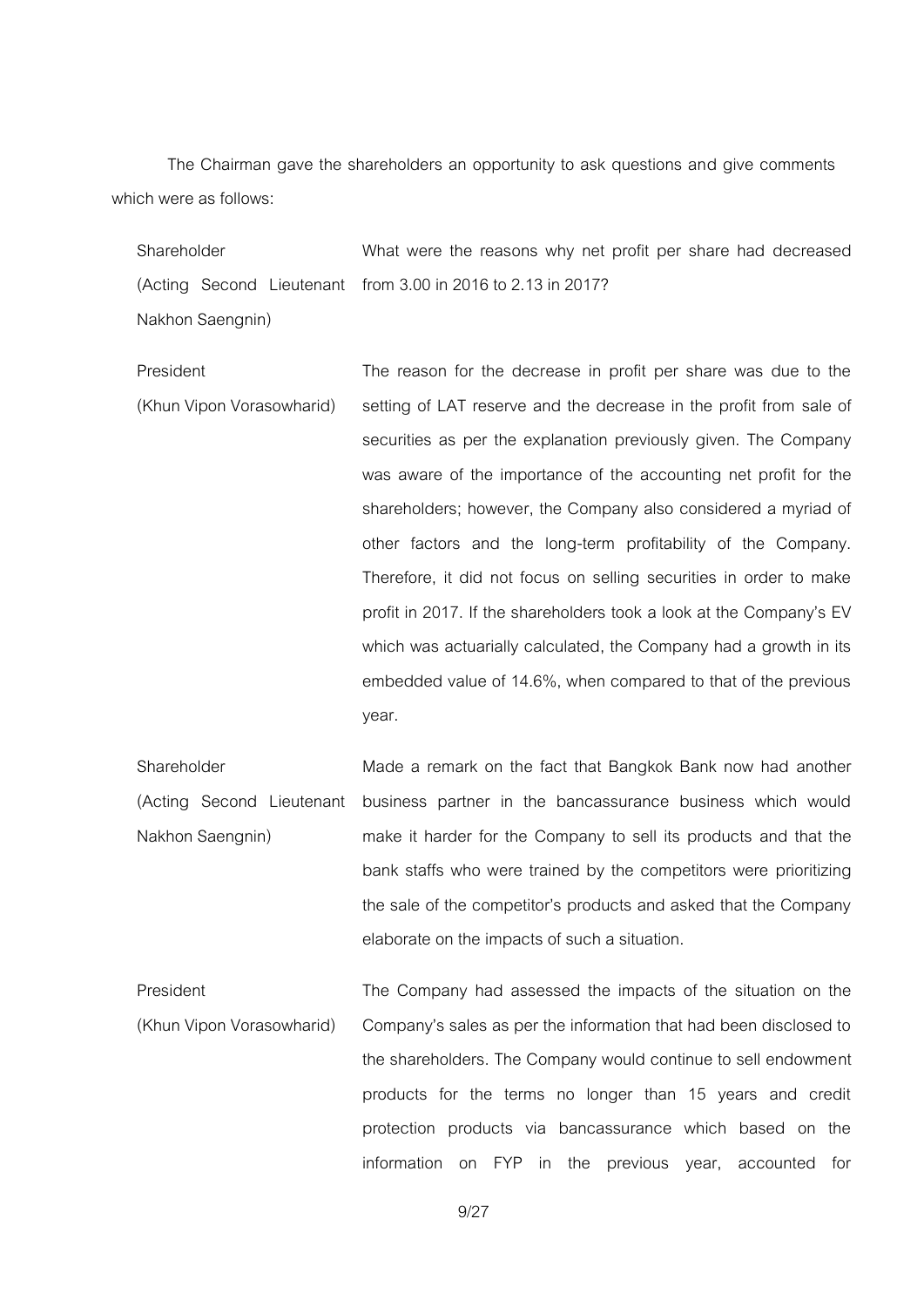approximately 90% of all products sold via bancassurance. Therefore, considering the overall impact on FYP based on the past information, the impact on the total net FYP would be lower than 10%. However, the fact that Bangkok Bank had acquired an additional ally would not have any impact on the policies which had been sold in the past.

As for the product development and the enhancement of the Company's sales force, the Company still ceaselessly continued to improve. In the near future, there would be a clear change in the Company's product proposal.

Shareholder (Acting Second Lieutenant Nakhon Saengnin) Remarked that there were still some of the Company's agents who were still of bad quality. The Company, therefore, should place importance on this issue as this involved customer experience and would have impact on the Company's future sales.

President (Khun Vipon Vorasowharid) There were doubtlessly some bad quality agents which were a problem of the entire industry. However, the proportion was quite low when compared to the total number of agents. The Company had always placed high importance on the matter and had cooperated with other life insurance companies in the industry in order to penalize and prevent low quality agents to remain in the industry. As for the problem that had occurred, the Company had employed the most stringent measures, including following up on the culprits, including pursuing legal actions while at the same time also strived to solve the problem and help the customers to the best of its ability.

**Shareholder** (Acting Second Lieutenant order to improve its operating result in 2018 as right now the Nakhon Saengnin) Suggested for the Company to increase its investing capacity in interest rate in the U.S. had reached 3%.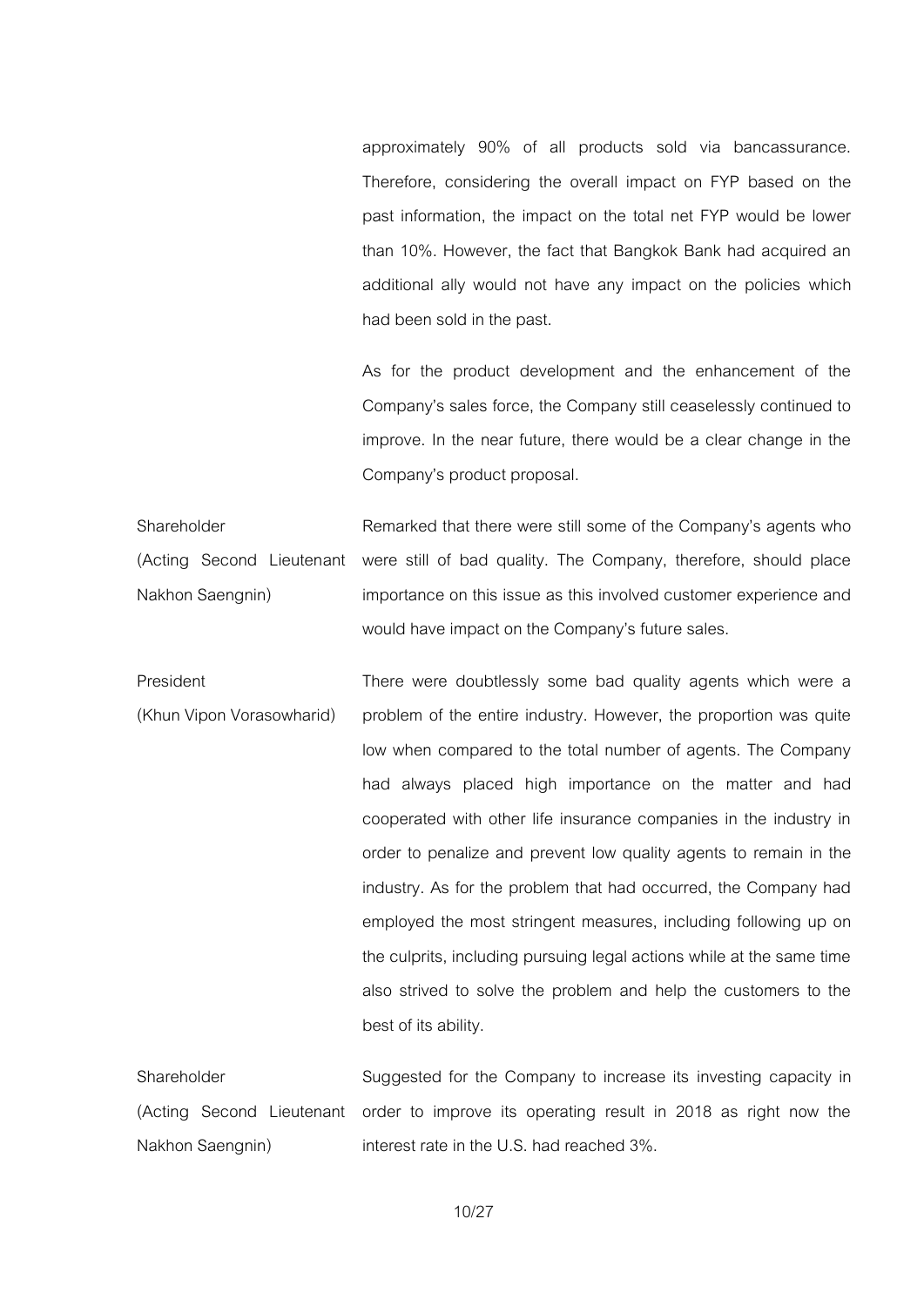President (Khun Vipon Vorasowharid) The Company had high investing capacity and always took into consideration the management of investment risks, especially balancing between investment assets and contractual liabilities.

Shareholder (Khun Vinai Thanasakbundith) As a shareholder and also an agent of the Company, he opined on the topic of agents who lacked honesty that they still existed in the industry but they were the minority. The Company also paid attention to this issue and had dealt with this problem vigorously. He then proceeded to enquiring about the impacts of and the business direction after Bangkok Bank had acquired an additional business ally.

President (Khun Vipon Vorasowharid) In this situation, the impact would be on the bancassurance channel which made it mandatory for the Company to put more importance on other sales channels in order to try to compensate the sales volume which stood to be lost. It was also necessary for the Company to adjust its product portfolio to focus more on the sale of long-term products in order to gain long-term cash inflow from RYP and to increase the Company's profitability which it believed was the way to create long-term value for the Company to continue to grow. However, in the short term, it might be seen that the Company's sales had decreased as it was in the transitional period from sale of short-term products to long-term products.

Shareholder (Khun Vinai Thanasakbundith) Enquired about the enhancement of quality of personnel, agents and financial advisors and remarked that the Company's new products had an increase in sales conditions which made it more difficult for agents to propose products to customers.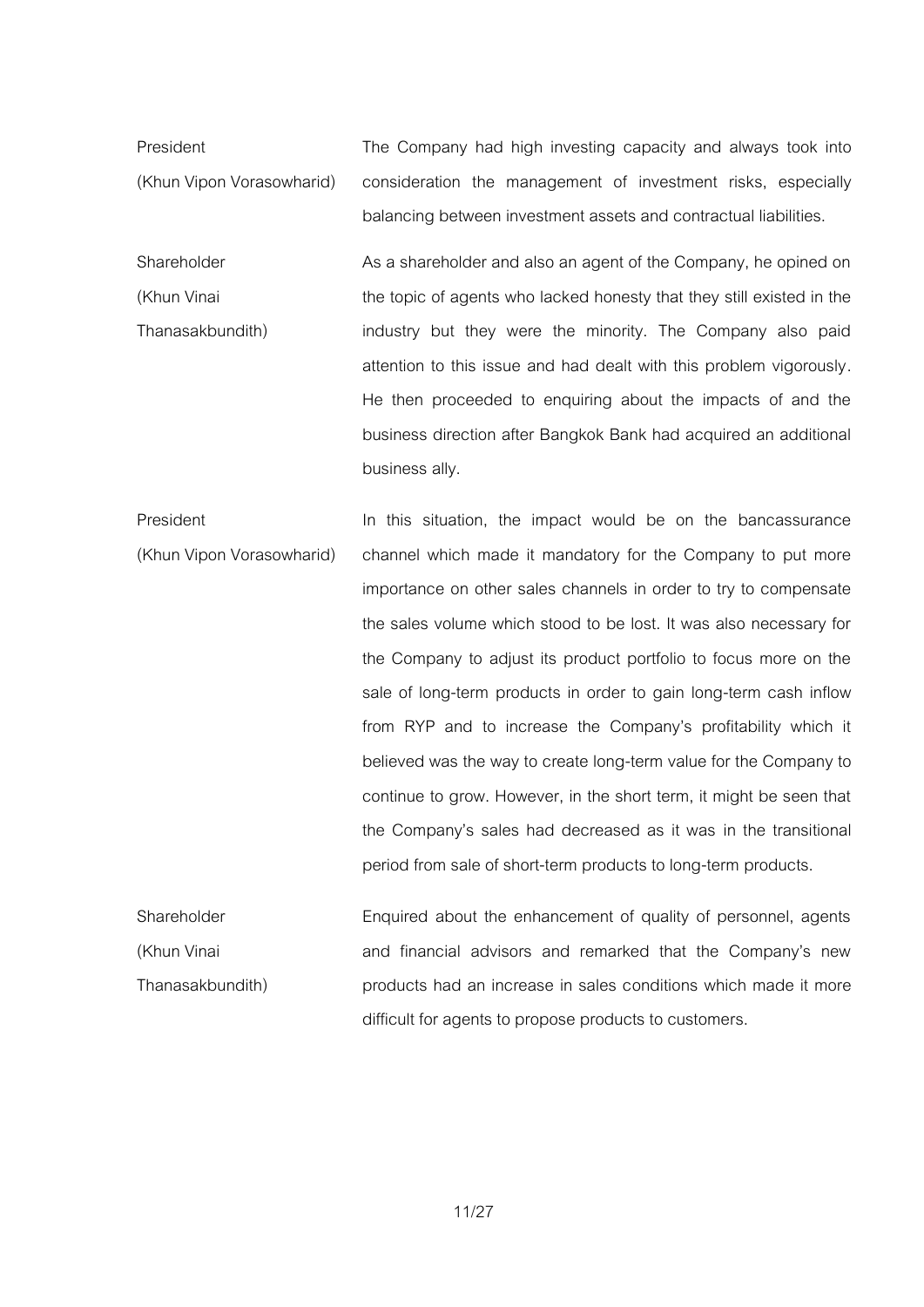President (Khun Vipon Vorasowharid) The Company had long placed importance on the development of sales personnel and even more so under the current condition of the Company. As for the products, there were more conditions because the Company was trying to create products that best matched the customers' need in each section. Therefore, if the agents also tried to select products which were suitable for the customers, he believed that it would be beneficial for the agents who proposed the products, the customers and the quality of the business gained in the long term. As for other remarks and suggestions made, the management would take them into consideration for adoption in the future.

Shareholder (Khun Wason Pongputtamon) Remarked that the customers who bought the policies via bancassurance received minimal after-sales services from the Company and expressed concerns over the fact that Bangkok Bank had acquired another business ally. He then proceeded to enquiring about the proportion of sales contribution of bancassurance channel.

President (Khun Vipon Vorasowharid) The comments would be taken into consideration for further improvement in the future. However, a survey had suggested that the majority of products sold via bancassurance were saving products for which most customers did not require much aftersales service, when compared to products which focused on offering protections. As for the proportion of FYP contribution of bancassurance, it accounted for  $70\% - 80\%$ . In the part of RYP, the contribution was down to 60% as the products sold via bancassurance were mostly not long-term products.

Chair of the meeting (Dr. Siri Ganjarerndee) In the case where Bangkok Bank had acquired an additional life insurer, the Company was aware of the impacts and was concerned of its future implications. It had not, at all, been ignorant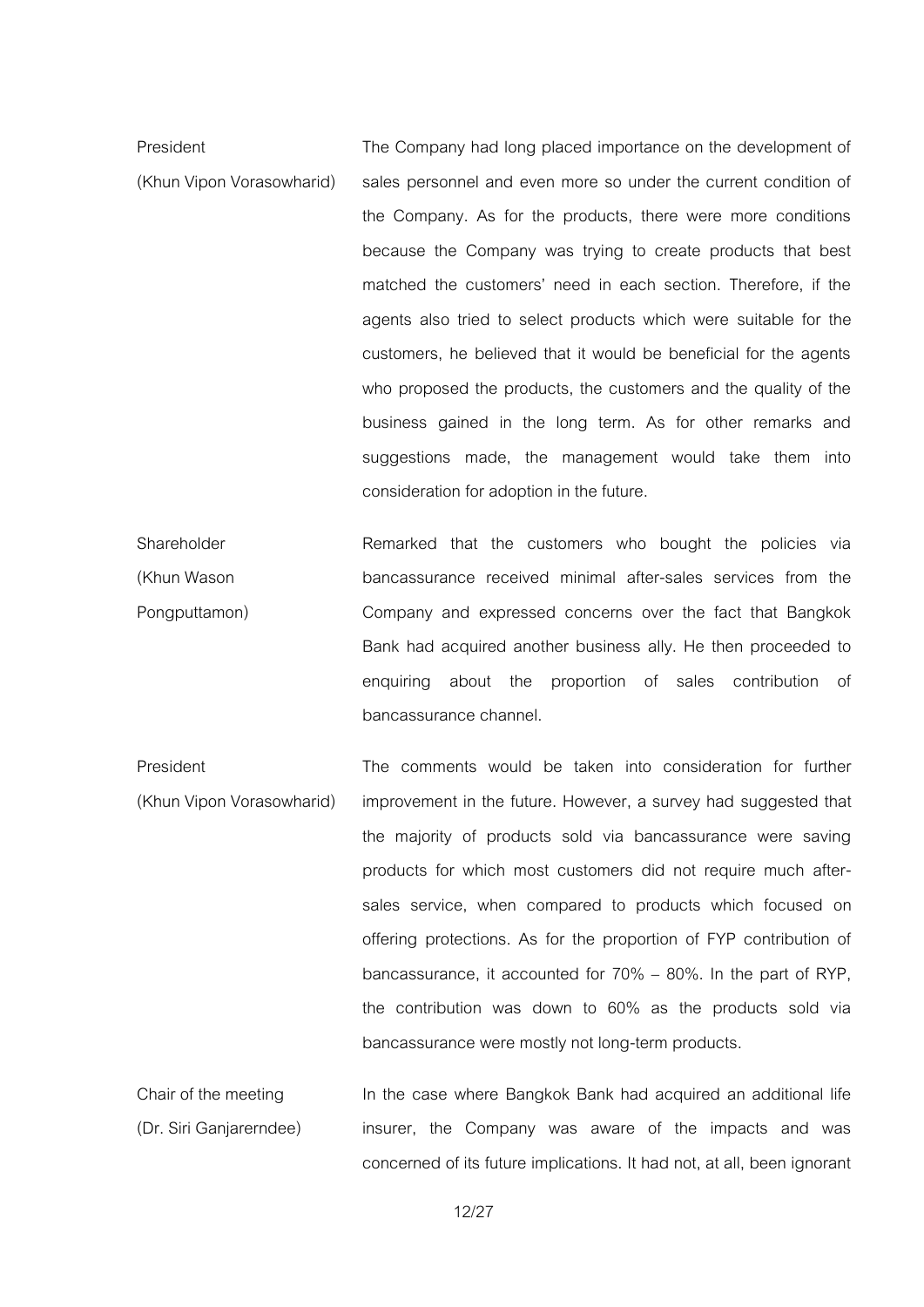of the situation. On the contrary, it had prioritized monitoring the situation and adjusting strategies in order to aptly deal with the situation.

Shareholder (Khun Wason Pongputtamon) What was the reason why the Company's rate of return on investment was only 4.65% when compared to that of SET which had return on investment as high as 20% in 2017.

Company Secretary (Khun Sanor Thampipattanakul) The investment of life insurance companies was subject to the regulations of OIC which included requirements that the Company would have to satisfy, especially for the part of CAR causing the Company to also take into consideration the investment risks which may have impacts on the Company's CAR level. In addition, as life insurance liabilities had fixed long-term costs, the Company had to pay attention to the management of interest rate risk. Therefore, the majority of investment, or approximately 80% of investment assets, would be allocated to debt securities. As for the investment in equity securities, the Company had a policy to invest in equity securities in the proportion of 10% of its total investment assets which caused the average rate of return on investment to be incomparable to the rate of return on SET. However, if considering past year's return on the Company's investment in equity securities alone, the return was higher than 20% which was higher than the average return in SET.

Shareholder (Khun Wason Pogputtamon) Asked for income target for 2018.

President (Khun Vipon Vorasowharid) The Company set an income target from FYP, excluding short-term products, to be no lower than 10%.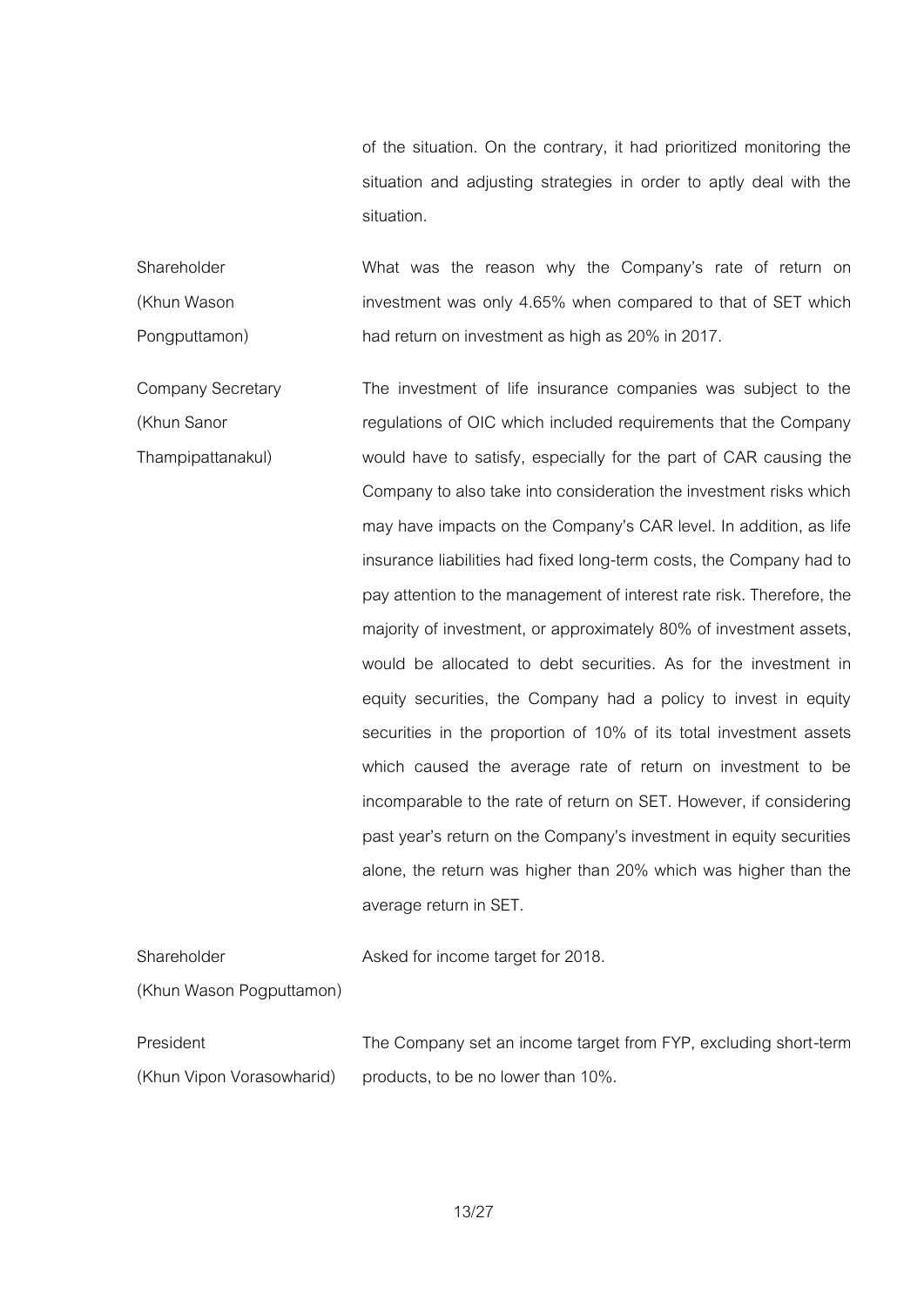| Shareholder    | In solving the problem of bancassurance, the Company should not        |
|----------------|------------------------------------------------------------------------|
| (Khun Prawit   | solely rely on adjusting its product portfolio; rather, it should also |
| Wirojwongchai) | consider ways to ensure that the sales personnel fully understood      |
|                | the Company's products and that they were more willing to sell the     |
|                | Company's products, rather than those of the competitors'.             |

Chair of the meeting (Dr. Siri Ganjarerndee) Thanked him for his suggestions. The Company was in the process of implementing the most suitable measures.

Enquired about the target for return on investment in 2018.

Shareholder

(Khun Prawit

Wirojwongchai)

Company Secretary (Khun Sanor Thampipattanakul) **Director** (Khun Chone The target of the accounting return on investment in 2018 was at 4.5% which was slightly lower than that of the previous year as the majority of the Company's investment assets were debt securities and when it invested the new money in debt securities in the condition where the interest rate was low, the average return on investment would be down as well.

Sophonpanich) Gave additional information that the return on investment and the accounting profit shown on the profit and loss statement did not include profit and loss posted from mark to market of the assets which would be recorded in the statement of other comprehensive income which in the past year amounted to approximately 4,900 million baht.

Shareholder (Khun Prawit Wiroiwongchai) Enquired about the impacts of the new accounting standard, IFRS 9 and if the Company would be reliable to set more reserves.

President (Khun Vipon Vorasowharid) IFRS 9 would have impacts on investment assets whereas IFRS 17 would have impacts on contractual liabilities. However, there was a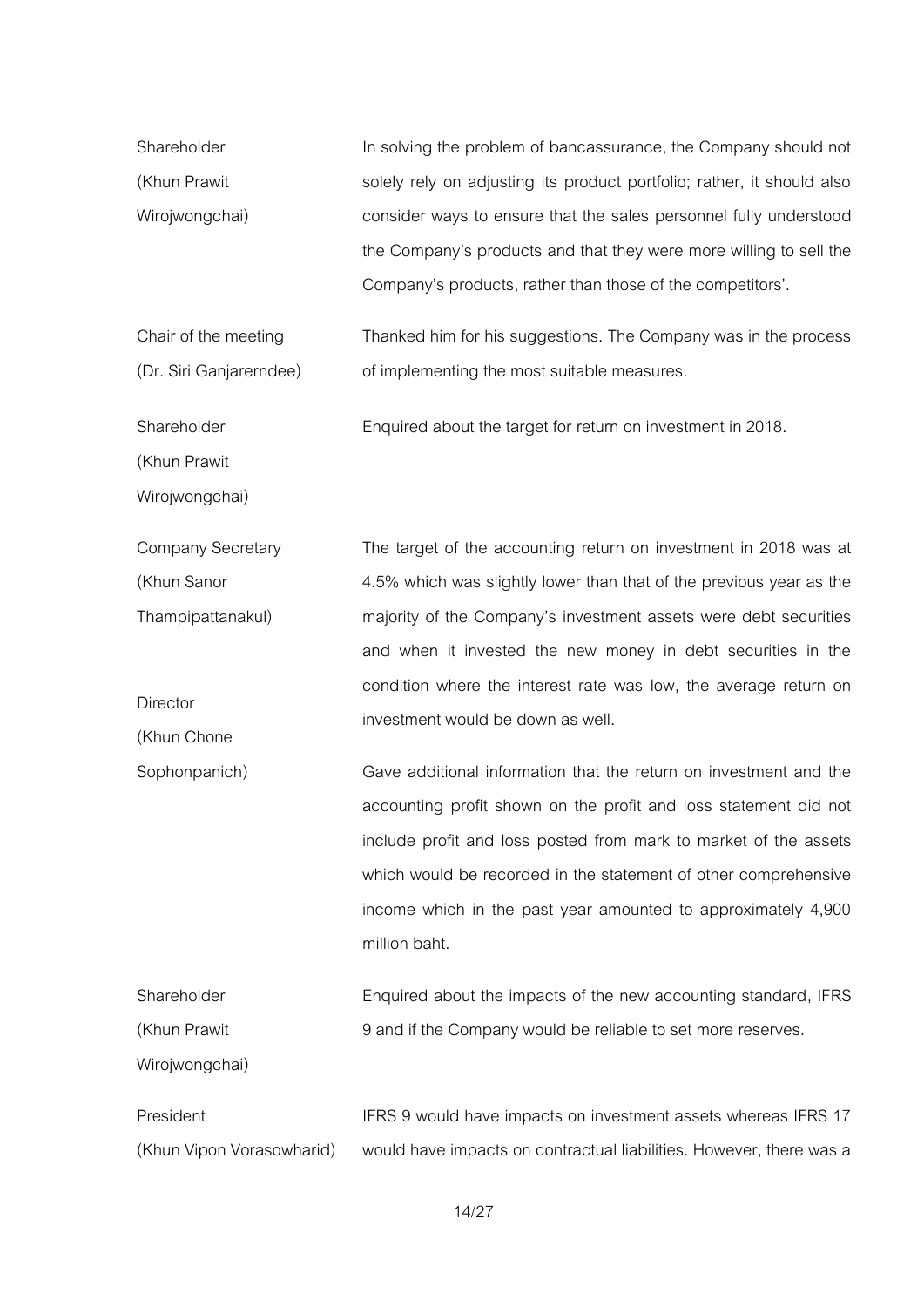| and SVP, Accounting and | tendency that the life insurance business would be allowed to     |
|-------------------------|-------------------------------------------------------------------|
| Finance Division        | adopt both of the accounting standards in 2022, with IFRS 9 being |
| (Khun Jaruwan           | partially implemented next year which would be different from the |
| Limkhunthammo)          | banking industry which would start to adopt IFRS 9 next year.     |

**Resolution:** The meeting acknowledged the report on the Company's operating result for 2017.

#### **Agenda 3: To approve the Financial Statements for the year ended December 31, 2017**

The Chairman assigned Mr. Sunthorn Arunanondchai, Chairman of the Audit Committee to report to the meeting on the financial statement ending 31 December, 2017 for the meeting's approval.

The Chairman of the Audit Committee proposed the financial statement ending 31 December, 2017 for the meeting to approve. The financial statement was audited by the Audit Committee of the Company and audited with unqualified opinion by certified public accountants from Deloitte Touche Tohmastsu Jaiyos Audit Co Ltd., to the Annual General Shareholders' Meeting for approval. The details of the financial statement ending 31 December, 2017 are shown on Annual report 2017 on page 160 -185

The Chairman then gave shareholders the opportunity to ask questions or provide comments.

Shareholder (Khun Prawit Enquired about the reason why the underwriting expense was higher than the earned premium.

Wiroiwongchai)

President (Khun Vipon Vorasowharid) In general, life insurance business would have underwriting expense which is higher or close to the earned premium because in calculating the underwriting expense, life insurance reserve would also be calculated as an expense as well. The majority of the income of the business would come from investment income which was not included in underwriting income.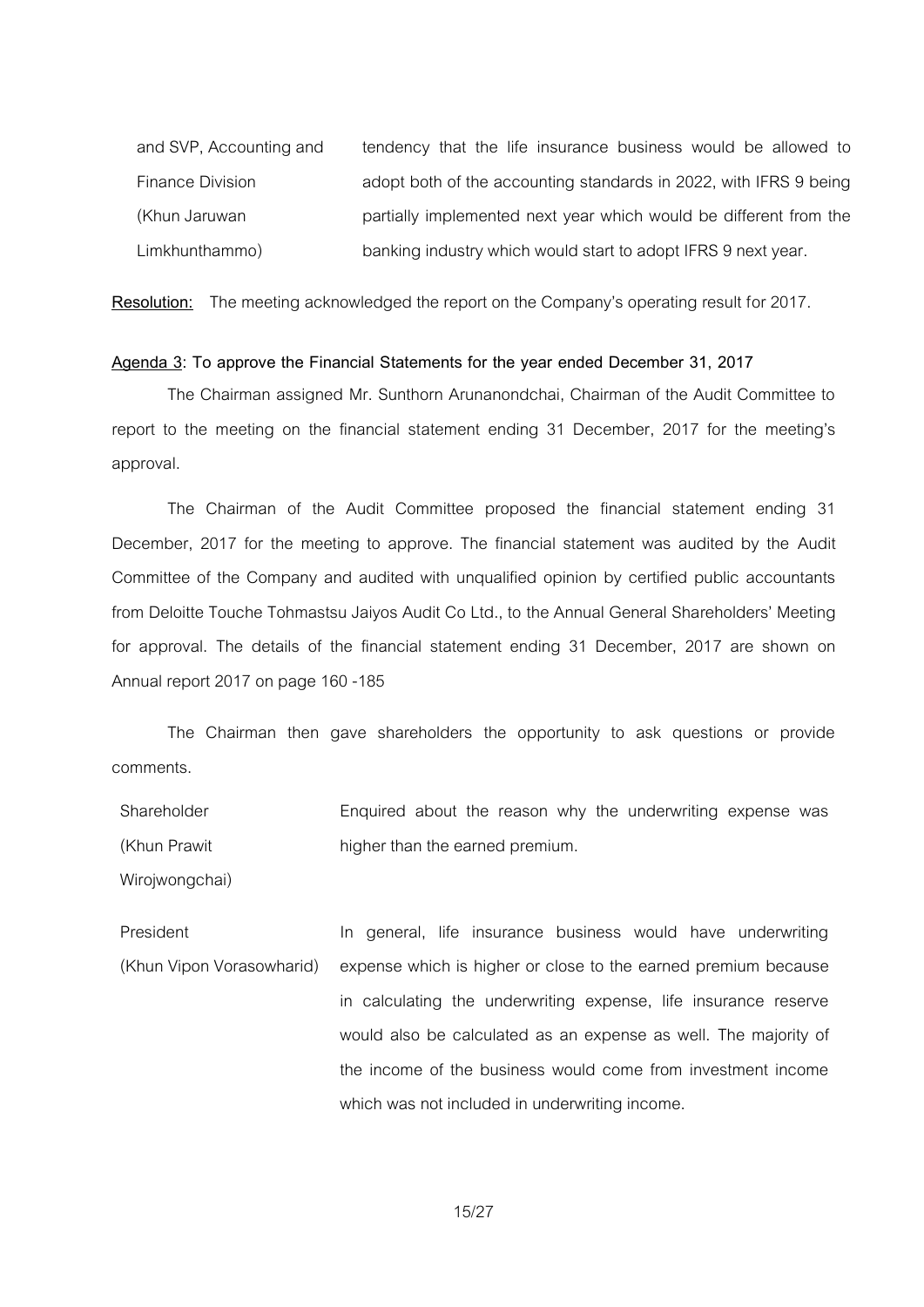Enquired about the average cost of products.

**Shareholder** 

(Khun Prawit

Wirojwongchai)

President (Khun Vipon Vorasowharid) The cost of each product would be variable in accordance with the terms of each product. Moreover, the products which were launched in the past and which were in force also had different costs from products launched more recently.

**Shareholder** (Khun Prawit Enquired about the policy to hedge against risks arising from security investment in foreign currencies.

Wiroiwongchai)

Chair of the meeting and Company Secretary ((Dr. Siri Ganjarerndee and Khun Sanor Thampipattanakul) The Company had studied market condition and currency movement and had mitigated risks by hedging appropriately in line with the situation. In this connection, foreign investment accounted for 10% of the total investment assets, with the majority of the investment being in debt securities which had been fully hedged as it was a regulatory requirement. For the investment in other kinds of securities which amounted to 1-2% of the investment, there were no regulatory requirements; therefore, the hedging would be in accordance with the market condition which would normally be hedged at about 80%-90%.

When there were no more questions or comments, the Chairman proposed that the meeting vote on approving the Financial Statements for the year ended December 31, 2017.

**Resolution:** The meeting by the majority of the total votes cast by shareholder's present and entitled to vote resolved to approve the financial statement ending 31 December 2017 which was audited by the Company's Audit Committee and certified by Mr. Chavala Tianprasertkit, Certified Public Accountant (Thailand) No. 4301 from Deloitte Touche Tohmastsu Jaiyos Audit Co Ltd., who provided an unqualified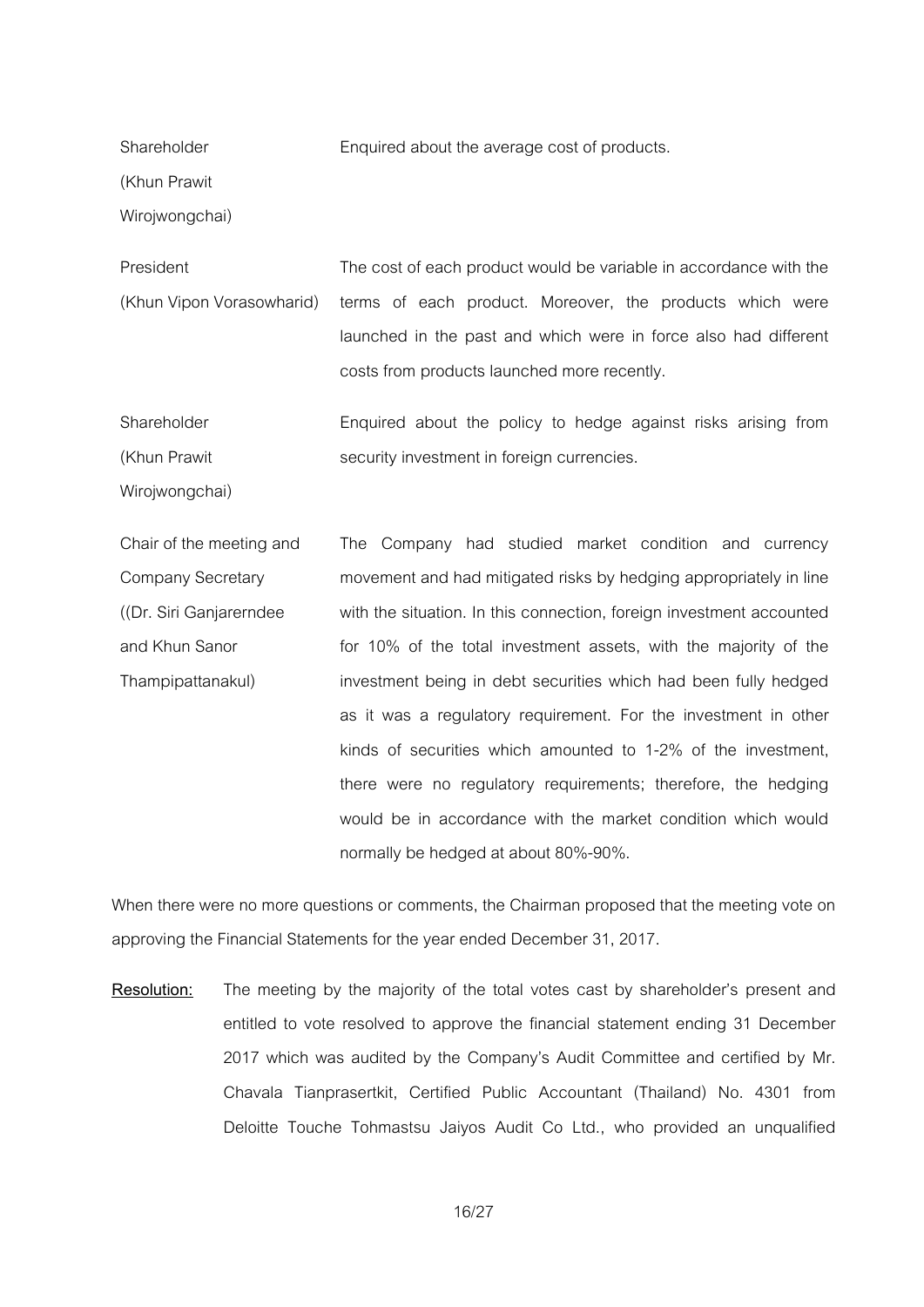opinion for the Annual General Shareholders' Meeting for approval. The votes were as follows:

| Approval      | 1,364,636,459 votes, equal to | 100.0000%  |
|---------------|-------------------------------|------------|
| - Disapproval | 0 votes, equal to             | $0.0000\%$ |
| Abstention    | 1,528,460 votes, equal to     | $0.0000\%$ |
| Voided Ballot | 1,000 votes, equal to         | $0.0000\%$ |

### **Agenda 4: To approve the Appropriation of Profit and Dividend Payment for the Year 2017**

 The Chairman informed that the Public Company Limited Section 116 and Articles of Association, clause 56 which state that the company is required to allocate a part of annual net profit as reserves until the amount is no less than 10% of its registered capital. The company has already complied with the requirement and does not have to allocate any additional part of annual net profit as reserve in the year of 2017.

The Company has a policy to pay dividends of no less than 25% of net profit after deducting corporate income tax provided. The Board deemed it appropriate to propose dividend payment for the 2017 operating result at the rate of 0.54 baht per share, total of 919 million baht or 25.23 Net profit after tax. However, the Company had paid an interim dividend at the rate of 0.32 baht per share. And to proposed the shareholders meeting to approved the dividend payment for the second half of year 2017 at the rate of Baht 0.22 per share. The dividend was paid from retained earnings with the corporate income tax rate of 25% and the dividend payment will be made on May 23, 2011. After getting an approval by OIC.

The Chairman then gave shareholders the opportunity to ask questions or provide comments. However, no questions or comments were raised. He then proposed that the meeting vote on approving the profit allocation and dividend payment for 2017.

**Resolution:** The meeting by the majority approved the dividend payment by acknowledge an interim dividend payment at the rate of 0.32 baht per share. And approved the dividend payment for the second half of year 2017 at the rate of Baht 0.22 per share. Therefore, the Company will pay the shareholders the dividends for the 2017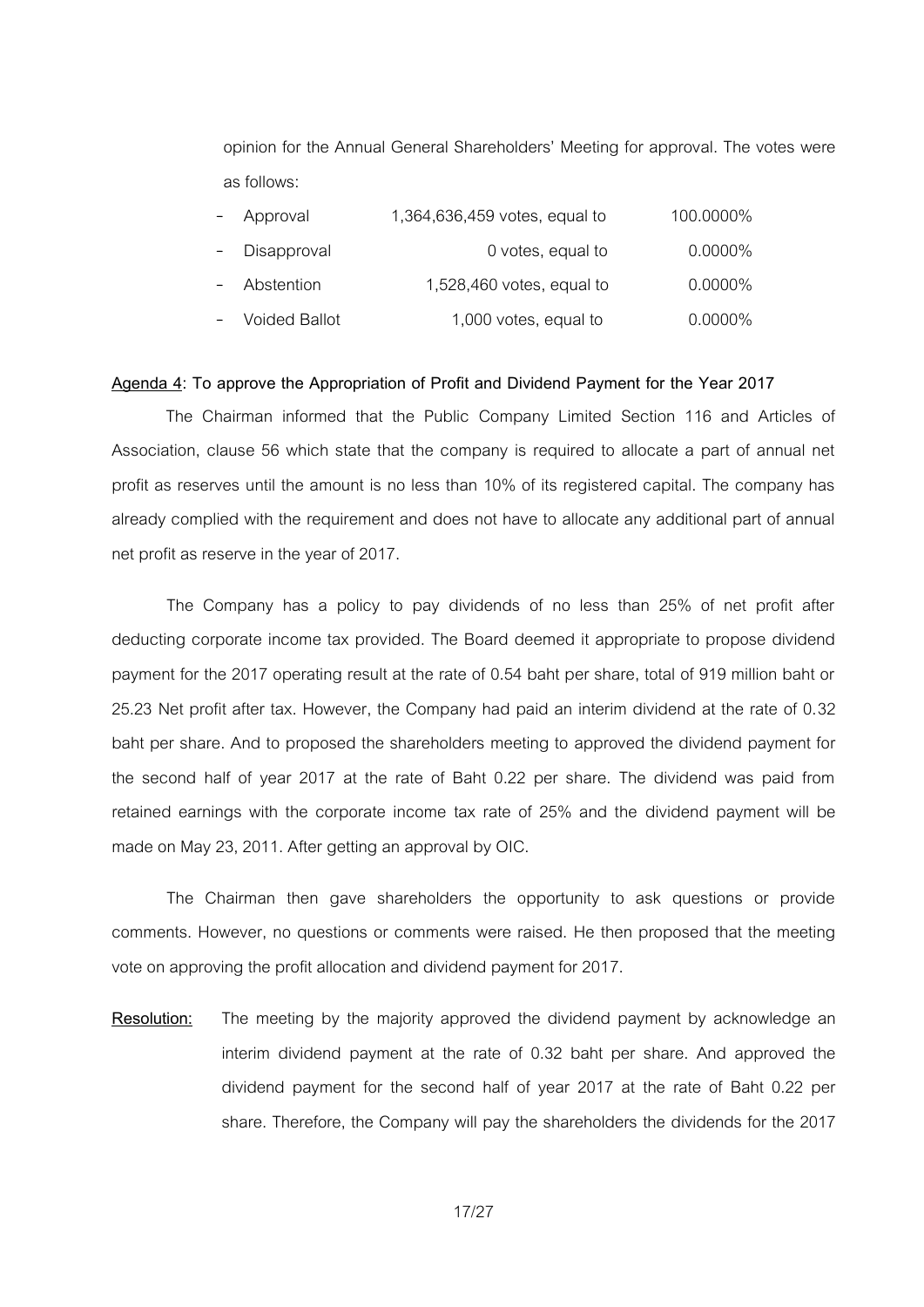operating result at the rate of 0.54 baht per share, total of 919 million baht. The votes were as follows:

| $\sim$ | Approval        | 1,364,799,819 votes, equal to | 100.0000%  |
|--------|-----------------|-------------------------------|------------|
|        | - Disapproval   | 0 votes, equal to             | $0.0000\%$ |
|        | - Abstention    | $1,365,100$ votes, equal to   | $0.0000\%$ |
|        | - Voided Ballot | 1,000 votes, equal to         | $0.0000\%$ |

## **Agenda 5: To approve appointment of Directors**

The Chairman of the Nomination and Remuneration Committee explained to the meeting according to the Articles of Association, Clause 24, one third or nearly one third of the directors have to vacate their post in each Annual General Shareholders' Meeting. This year, five directors are due to their retirement by rotation:

| 1. Mrs. Savitri Ramyarupa    | Director / Executive Director /          |
|------------------------------|------------------------------------------|
|                              | Member of the Investment Committee       |
| 2. Mr. Yuichi Honda          | Director / Executive Director /          |
|                              | Member of the Risk Management Committee/ |
|                              | Member of the Good Corporate Governance  |
|                              | Committee                                |
| 3. Mr. Kazuhide Toda         | Director                                 |
| 4. Mr. Vipon Vorasowharid    | Director / Executive Director /          |
|                              | Member of the Investment Committee /     |
|                              | Member of the Risk Management Committee/ |
|                              | President                                |
| 5. Ms. Chollada Sophonpanich | Director                                 |

Mr. Kazuhide Toda has requested not to renew his term after retired. The Company provided opportunities for its shareholders to propose qualified candidates for the directorships during October 1, 2017 to December 31, 2017 but there was no proposal from shareholders. The Nomination and Compensation Committee considered qualified candidates looking at various professional experiences, expertise, vision and ability to provide opinion independently. The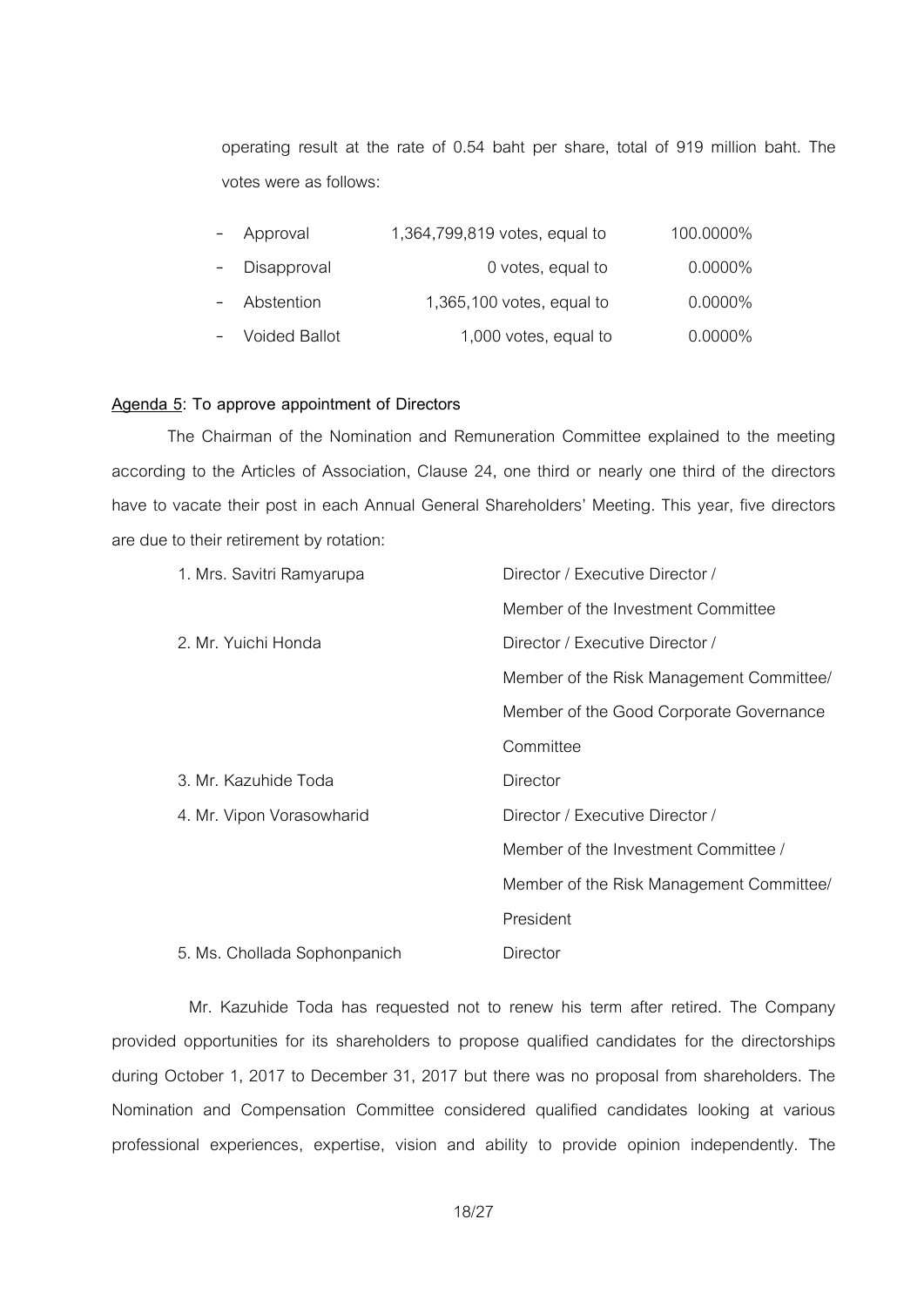Committee was of the opinion that the directors who retire by rotation possess knowledge and capability suitable for the posts. They had been performing very well during their previous term as director and/or member in the subcommittee. The committee, therefore, proposed to re-elect 4 directors, who due to retire by rotation to be company's directors for another term.

- 1. Mrs. Savitri Ramyarupa
- 2. Mr. Yuichi Honda
- 3. Mr. Vipon Vorasowharid
- 4. Ms. Chollada Sophonpanich

The committee also proposed to elect Mr. Koji Ichiba to replace Mr. Kazuhide Toda who due to retire by rotation.

In addition, applying the rules and regulation as mentioned above, the committee propose to elect Mr. Vetit Assawamangcla to become the company's director to fill up the vacant position.

The Chairman of the Nomination and Remuneration Committee explained to the meeting that according to the Stock Exchange of Thailand's corporate governance principle, the Company will collect all ballots from all attending shareholders, regardless of their vote being approval, disapproval or abstention. In this connection, the Chairman presented information on persons who were proposed for directorships which had also been sent to the shareholders for consideration prior to the meeting and which appeared on the meeting materials page 27.

The Chairman gave the opportunity for the shareholders to ask questions and provide comments. However, no more questions or comments. He then proposed that the meeting vote on approving the appointment of Directors as follows:

**Resolution:** The meeting by the majority of the total votes cast by shareholders present and entitled to vote resolved to approve Mrs. Savitri Ramyarupa to resume her director post for another term. The vote result was as follows: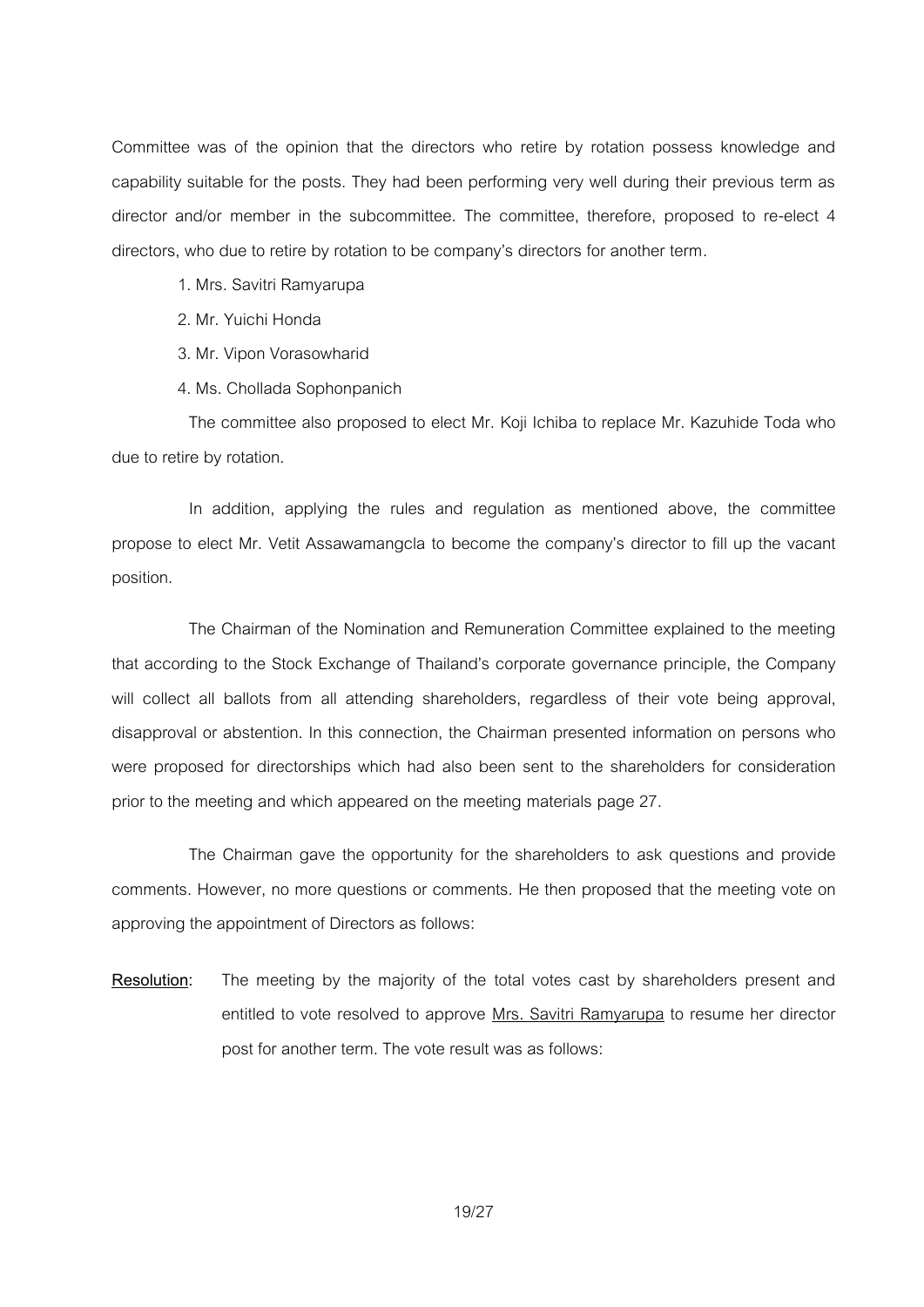| Approval      | 1,362,635,336 votes, equal to | 99.9789%   |
|---------------|-------------------------------|------------|
| Disapproval   | 286,932 votes, equal to       | 0.0211%    |
| Abstention    | $1,365,100$ votes, equal to   | $0.0000\%$ |
| Voided Ballot | 19,500 votes, equal to        | $0.0000\%$ |

**Resolution:** The meeting by the majority of the total votes cast by shareholders present and entitled to vote resolved to approve Mr. Yuichi Honda to resume his directorship for another term. The vote result was as follows:

| $\overline{\phantom{0}}$ | Approval        | 1,362,858,336 votes, equal to | 99.9909%   |
|--------------------------|-----------------|-------------------------------|------------|
| $\sim$                   | Disapproval     | 124,232 votes, equal to       | 0.0091%    |
|                          | - Abstention    | $1,325,500$ votes, equal to   | $0.0000\%$ |
|                          | - Voided Ballot | 19,500 votes, equal to        | $0.0000\%$ |

**Resolution:** The meeting by the majority of the total votes cast by shareholders present and entitled to vote resolved to approve Mr. Vipon Vorasowharid to resume his directorship for another term. The vote result was as follows:

| $-$ | Approval        | 1,362,856,936 votes, equal to | 99.9909%   |
|-----|-----------------|-------------------------------|------------|
| $-$ | Disapproval     | 124,232 votes, equal to       | 0.0091%    |
|     | - Abstention    | $1,326,900$ votes, equal to   | $0.0000\%$ |
|     | - Voided Ballot | 19,500 votes, equal to        | $0.0000\%$ |

**Resolution:** The meeting by the majority of the total votes cast by shareholders present and entitled to vote resolved to approve Ms. Chollada Sophonpanich to resume her directorship for another term. The vote result was as follows:

| - Approval      | 1,364,160,836 votes, equal to | 99.9909%   |
|-----------------|-------------------------------|------------|
| Disapproval     | 124,232 votes, equal to       | 0.0091%    |
| - Abstention    | 23,000 votes, equal to        | $0.0000\%$ |
| - Voided Ballot | 19,500 votes, equal to        | $0.0000\%$ |

**Resolution:** The meeting by the majority of the total votes cast by shareholders present and entitled to vote resolved to approve Mr. Koji Ichiba to be a directorship. The vote result was as follows: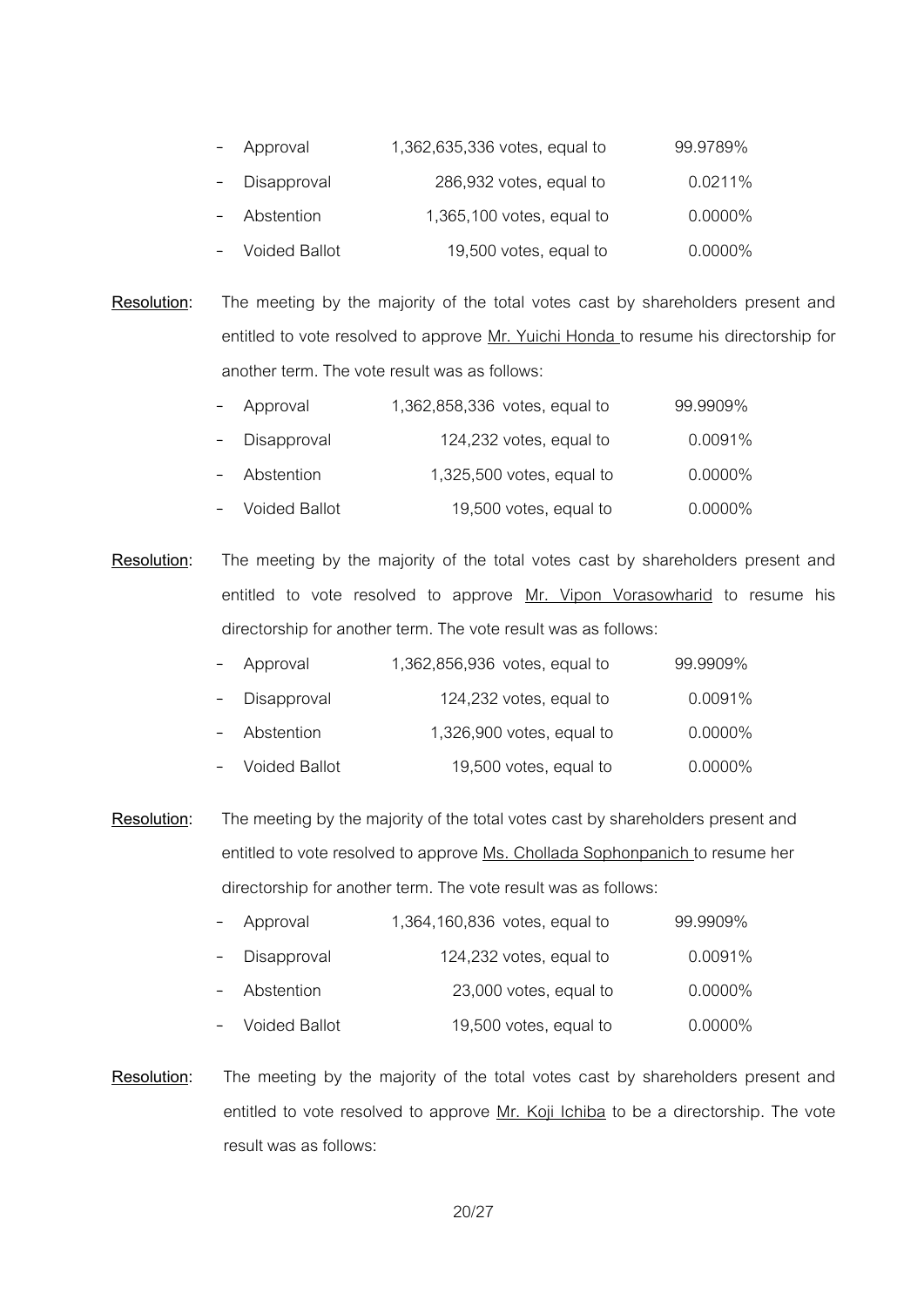| - Approval      | 1,364,153,036 votes, equal to | 99.9909%   |
|-----------------|-------------------------------|------------|
| - Disapproval   | 124,232 votes, equal to       | 0.0091%    |
| Abstention      | 40,800 votes, equal to        | $0.0000\%$ |
| - Voided Ballot | 9,500 votes, equal to         | $0.0000\%$ |

**Resolution:** The meeting by the majority of the total votes cast by shareholders present and entitled to vote resolved to approve Mr. Vetit Assawamangcla to be a directorship. The vote result was as follows:

| $\overline{\phantom{0}}$ | Approval        | 1,362,795,136 votes, equal to | 99.9909%   |
|--------------------------|-----------------|-------------------------------|------------|
| $\sim$                   | Disapproval     | 124,232 votes, equal to       | 0.0091%    |
|                          | - Abstention    | 1,388,700 votes, equal to     | $0.0000\%$ |
|                          | - Voided Ballot | 19,500 votes, equal to        | $0.0000\%$ |

#### **Agenda 6**: **To approve Director's Remuneration for 2018**

The Chairman of the Nomination and Remuneration Committee to present to the meeting the 2018 directors' remuneration the following details:

The Chairman of the Nomination and Remuneration Committee presented that according to the Public Company Limited B.E. 2535 (including amendments), Section 90 and the Article of Association, Clause 44, it is stipulated that directors' remuneration must be approved by a shareholders' meeting. The Nomination and Remuneration Committee has considered the remuneration of directors and sub-committees based on their knowledge, expertise, and suitability for duties, responsibility as well as the Company's business expansion and profit growth. The Committee proposed the remuneration in a sum of not exceeding baht 16,700,000 (sixteen million seven hundred thousand baht) for the Board of Directors to seek the Annual General Shareholders' Meeting approval.

Further provided additional details to the shareholders meeting, which consists of Meeting fee and Retainer Fee. In this regard, the directors who are an executive or employee of the Company shall not receive their remuneration as a director.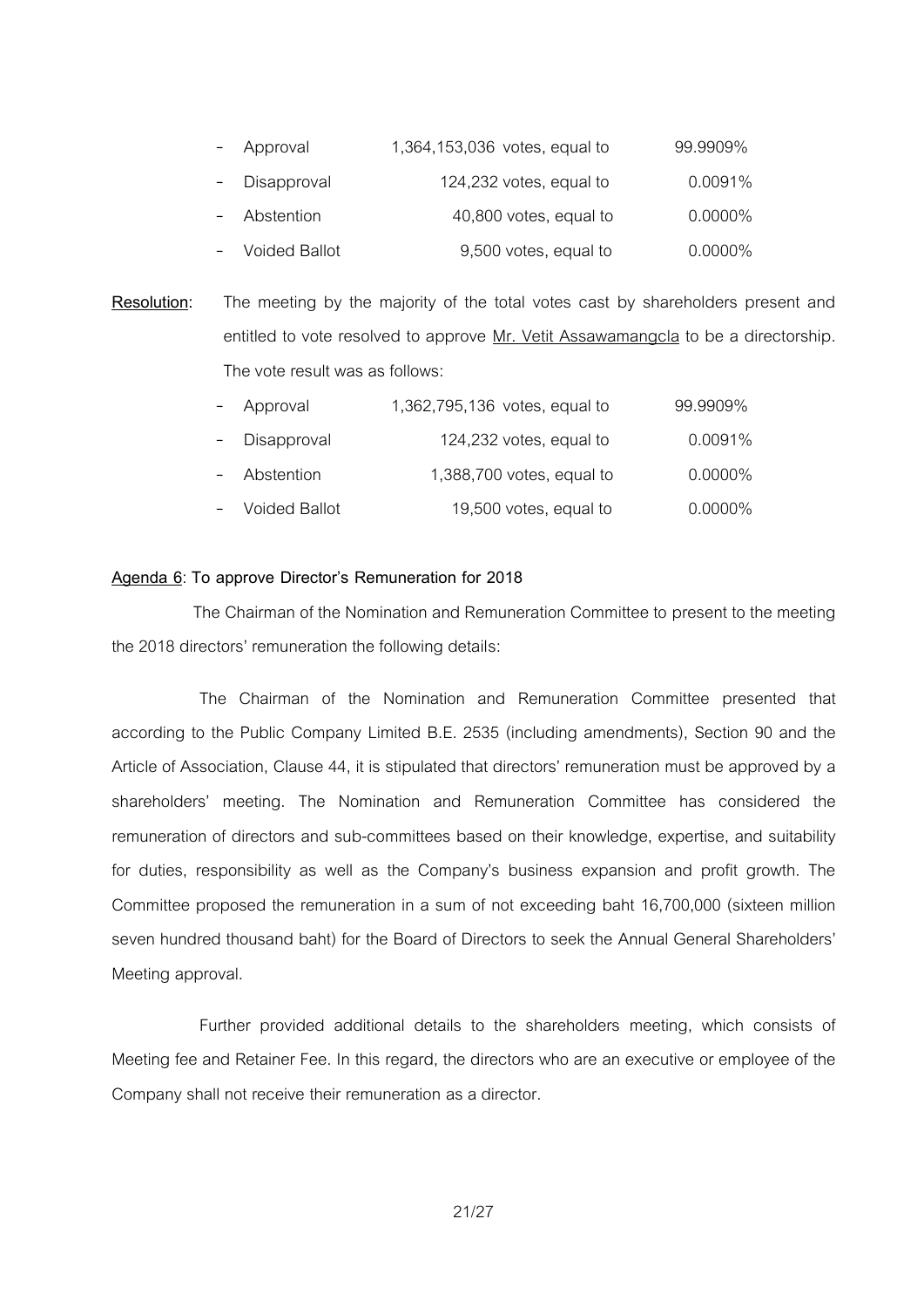The Chairman gave the shareholders the opportunity to raise questions or give comments. However, no questions or comments were raised. She then proposed that the meeting vote on approving the profit allocation and dividend payment for 2018.

**Resolution:** More than two thirds of the total votes cast by shareholders present and entitled to vote resolved to approve 2018 directors' remuneration of not exceeding 16.70 million baht. The vote result was as follows:

| $\overline{\phantom{0}}$ | Approval        | 1,366,141,919 votes, equal to | 99.9982%   |
|--------------------------|-----------------|-------------------------------|------------|
| $\overline{\phantom{0}}$ | Disapproval     | 0 votes, equal to             | $0.0000\%$ |
|                          | - Abstention    | 23,000 votes, equal to        | 0.0017%    |
|                          | - Voided Ballot | 1,000 votes, equal to         | $0.0001\%$ |

#### **Agenda 7**: **To approve Appointment of Company's Auditor and Auditor's Remuneration for 2018**

The Chairman assigned Mr. Sunthorn Arunanondchai, Chairman of the Audit Committee to present to the meeting on the appointment of auditors and auditors' fees for 2018 the following details:

To comply with the Public Company Limited, and the Articles of Association, clause 50, the Annual General Shareholders' Meeting shall determine appointment of auditors and their remuneration. The Audit Committee selected the Company's auditors for 2018 based on their knowledge, experience, expertise, understanding of the life insurance business, independence and impartiality. The Committee propose to appoint the following certified public accountants from Deloitte Touche Tohmastsu Jaiyos Audit Co Ltd., to be the audit firm of the company and its subsidiaries for year 2018 and to approve auditors and remuneration as followed.

|                                   | Certified Public | Year of Appointment |
|-----------------------------------|------------------|---------------------|
| Name                              | Accountant No.   |                     |
| 1. Mr. Chavala Tianprasertkit     | 4301             |                     |
| 2. Dr. Kiatniyom Kuntisook        | 4800             |                     |
| 3. Dr. Supamit Techamontrikul     | 3356             | 2                   |
| 4. Dr. Suwatchai Meakhaamnouychai | 6638             | っ                   |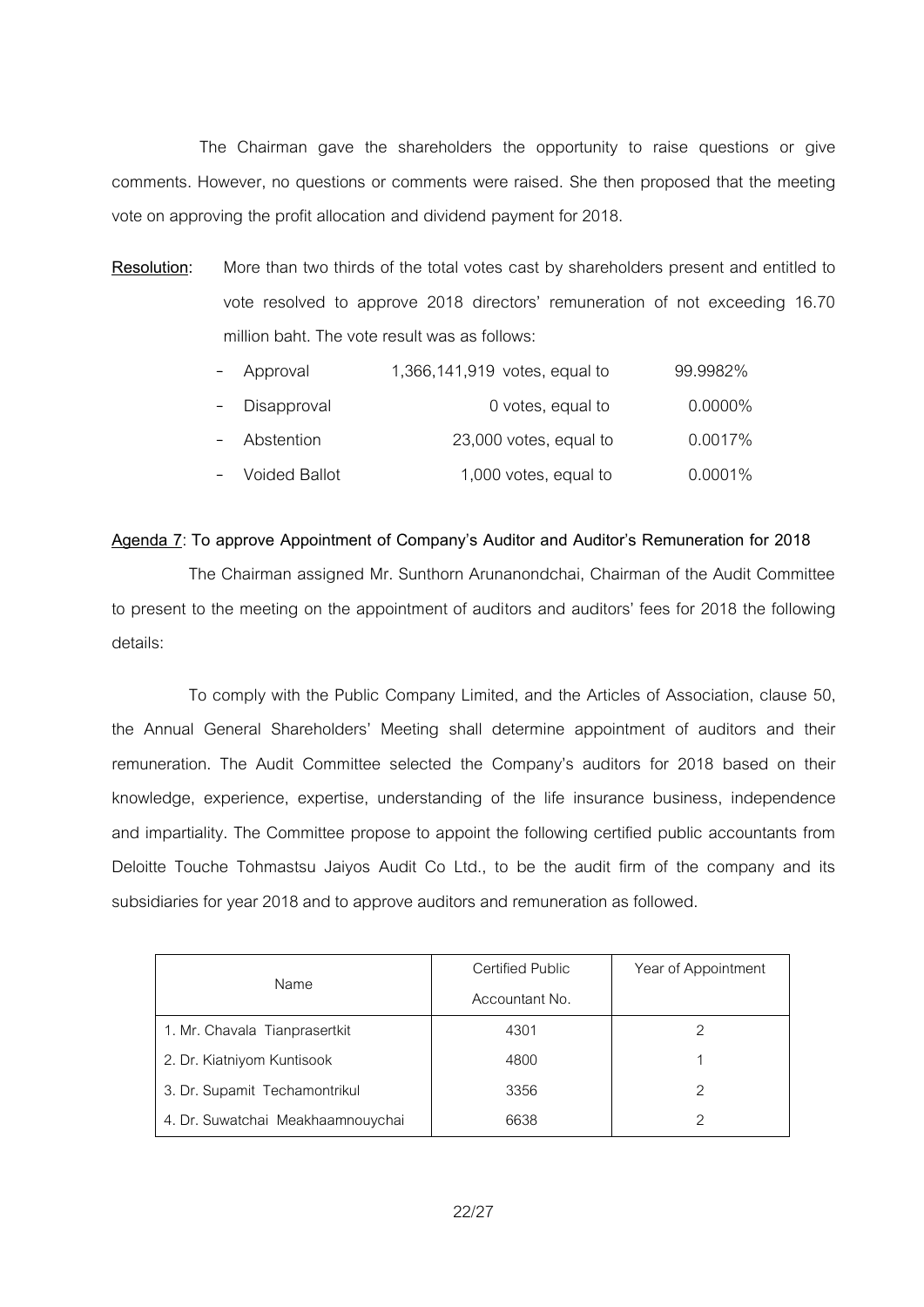Any of the above certified public accountants shall audit and provide opinions on the Company financial statements. In the event that none of them can perform their duty, Deloitte Touche Tohmatsu Jaiyos Co., Ltd. shall assign other certified public accountants to perform audits provide opinions on the Company financial statements on their behalf. These certified public accountants have neither relationship with nor interest in the Company/executive officers/major shareholders. They, therefore, have independence in performing audits and giving opinions on the Company's financial statements. The audit fees for 2018 are baht 1,880,000 (one million eight hundreds eighty thousands baht) which increased by 4.44% of the remuneration for 2017.

More details of other remunerations that Deloitte Touche Tohmatsu Jaiyos Co., Ltd. Shall receive are provide for further consideration.

The Chairman gave the opportunity for the shareholders to ask questions and provide comments. However, no more questions or comments. He then proposed that the meeting vote on approving the appointment of Company's Auditor and Auditor's Remuneration for 2018 as follows:

**Resolution:** The meeting by the majority of the total votes cast by shareholders present and entitled to vote resolved to appoint the auditors from Deloitte Touche Tohmastsu Jaiyos Audit Co Ltd. as follows:

| 1. Mr. Chavala Tianprasertkit     | Certified Public Accountant No. 4301 and/or |  |
|-----------------------------------|---------------------------------------------|--|
| 2. Dr. Kiatniyom Kuntisook        | Certified Public Accountant No. 4800 and/or |  |
| 3. Dr. Supamit Techamontrikul     | Certified Public Accountant No 3356 and/or  |  |
| 4. Dr. Suwatchai Meakhaamnouychai | Certified Public Accountant No 6638         |  |

Any of the above certified public accountants shall audit and provide opinions on the Company financial statements. In the event that none of them can perform their duty, Deloitte Touche Tohmastsu Jaiyos Audit Co Ltd. shall assign other certified public accountants to perform audits and provide opinions on the Company financial statements on their behalf. These certified public accountants have neither relationship with nor interest in the Company/executive officers/major shareholders. They, therefore, have independence in performing audits and giving opinions on the Company's financial statements. The audit fees for 2018 are baht 1,880,000 (One million eight hundreds eighty thousands baht). The vote result was as follows: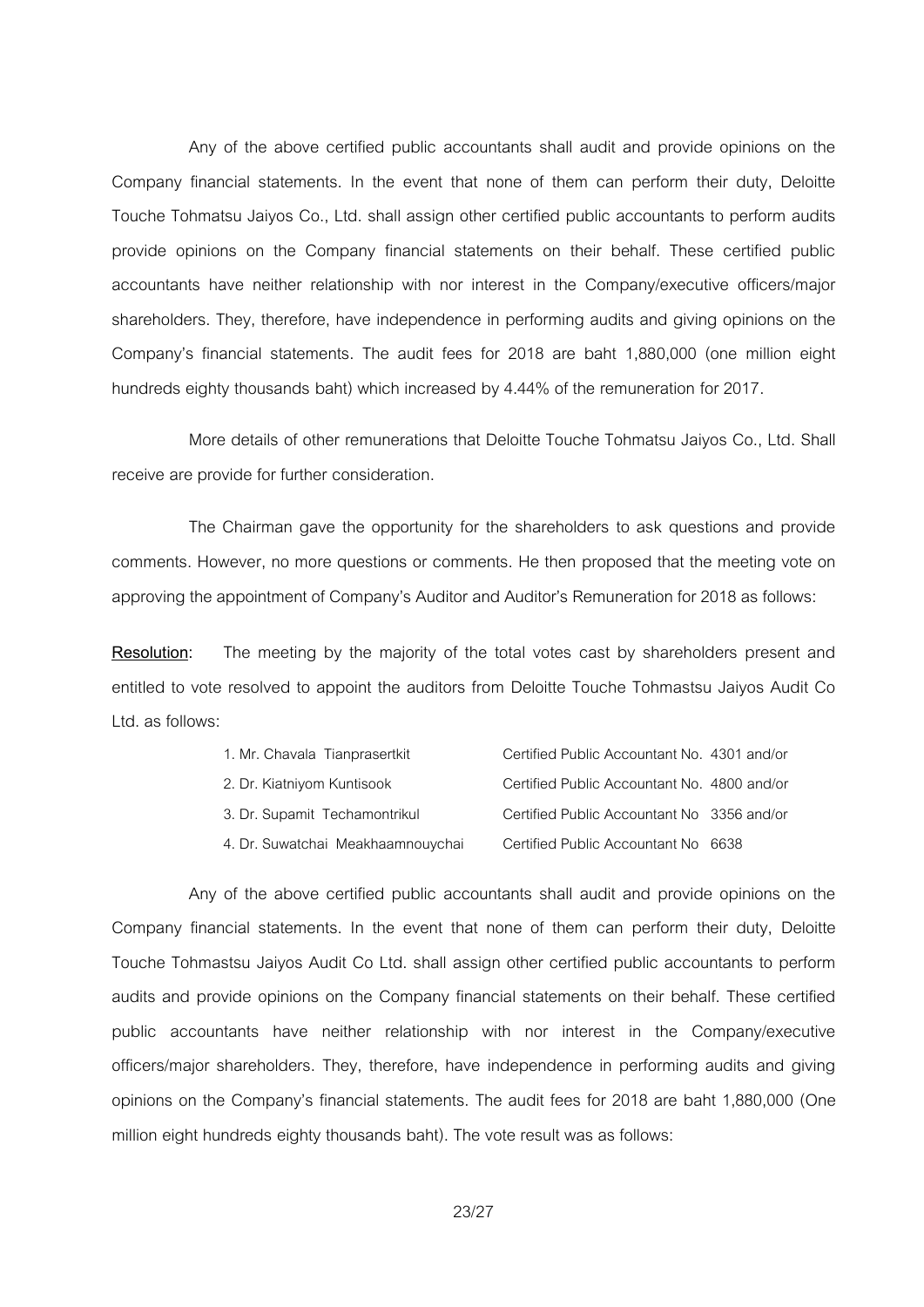| - Approval    | 1,353,632,347 votes, equal to | 99.4816%   |
|---------------|-------------------------------|------------|
| - Disapproval | $7,053,612$ votes, equal to   | 0.5184%    |
| - Abstention  | 5,478,960 votes, equal to     | $0.0000\%$ |
| Voided Ballot | 1,000 votes, equal to         | $0.0000\%$ |

## **Agenda 8**: **Others (if any)**

No other motions were proposed by the shareholders.

The Chairman gave the opportunity for the shareholders to ask questions and give comments which were as follows:

- Shareholder (Khun Vinai Thanasakbundith) Enquired about the possibility of reducing CAR level as currently it was at 250%, higher than 140% which was the minimum requirement of OIC. He also proposed for the Company to set the dividend payment rate to be higher than 25% of net profit.
- President (Khun Vipon Vorasowharid) It was necessary for the Company to maintain CAR at a level higher than the minimum legal requirement in order to ensure sufficient risk mitigation when there were changes in different factors which was also of concern for OIC which constantly performed stress tests on life insurance companies' CAR under various scenarios and set it as a criterion to be met for the approval of dividend payment for life insurance companies.
- Chair of the meeting (Dr. Siri Ganjarerndee) As for the policy on dividend payment, the Board of Directors had thoroughly considered the matter and found that the minimum dividend payment rate of 25% was the level that was suitable for the Company's long-term business operation. However, if the Company should be able to perform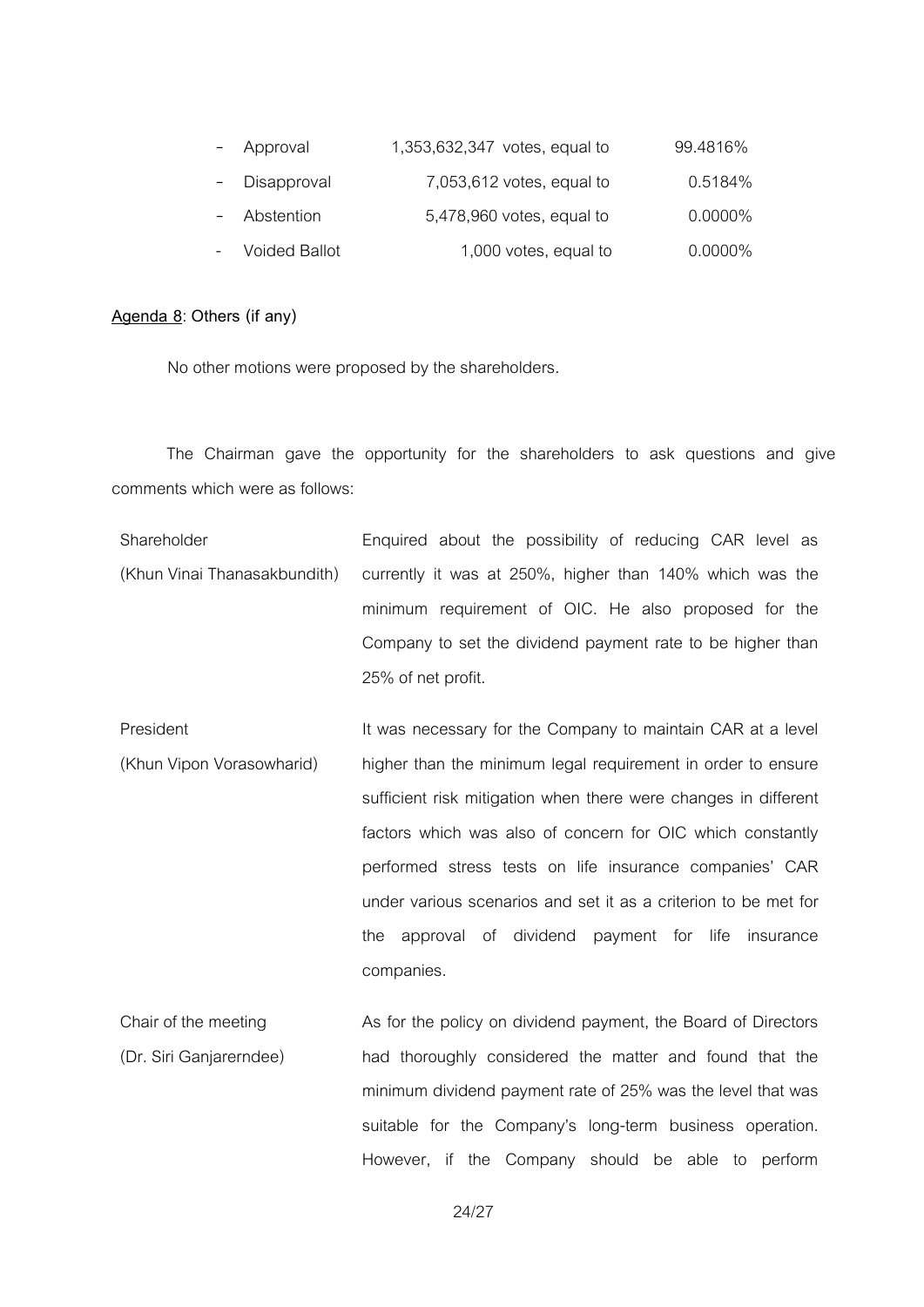unexceptionally well, it was also possible for it to pay the dividend at the rate that was higher than 25%.

Shareholder (Acting Second Lieutenant Nakhon Saengnin) Proposed for the Company to set benchmarks for 3 main points for this year's operating results, i.e., 1. to pay dividend at a rate higher than 25% 2. for net profit per share to be higher than 2.50 baht and 3. for return on investment to be higher than 4.7%.

Chair of the meeting (Dr. Siri Ganjarerndee) Gave explanation in relation to the 3 suggestions. For the first point, on the topic of dividend payment, the Company had been paying dividend in the rate that was not lower than 25% of the net profit and would continue to do so at this rate. For the second point, on the topic of net profit, as the Company was a financial institution which had many factors affecting its business many of which could not be controlled, the Company had assessed and set the operating targets internally by analysing and taking into account all factors. Setting the specific target as suggested might be difficult to be implemented and may have adverse impact on the Company. Lastly, for the point of return on investment, when setting a target, the Company would consider the environment of both the financial and capital markets, as well as the limitations and internal objectives of the investment of the Company as criteria as well. In the past, the Company had been able to invest well in accordance with its targets.

Shareholder (Khun Kasem Arcanaysuwan) Remarked that the primary factor that caused the volatility of the net profit of the Company had been the setting of LAT reserve. Therefore, he proposed for the Company to control reserve setting in order to reduce volatility of net profit.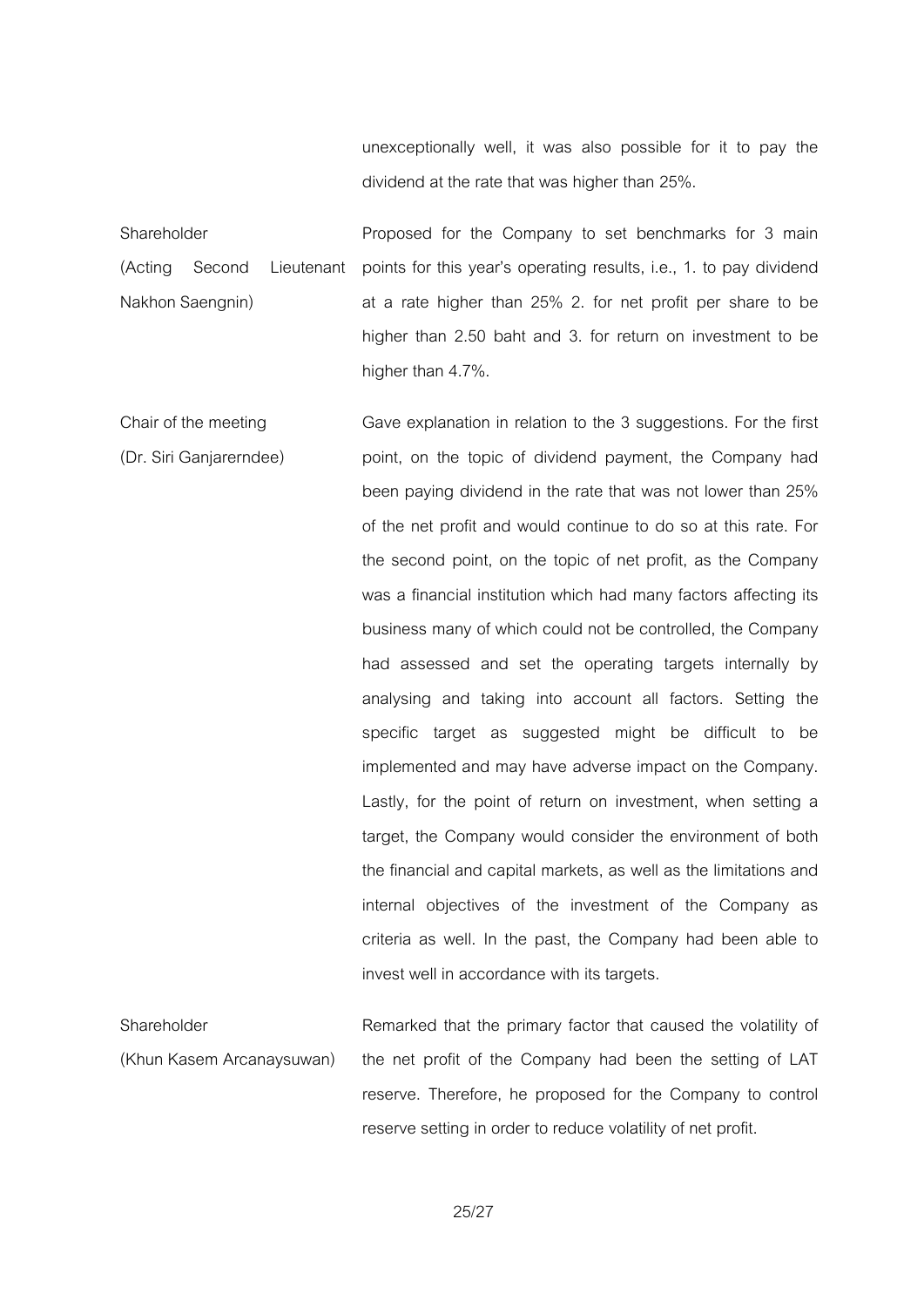Chair of the meeting (Dr. Siri Ganjarerndee) A key factor which caused LAT reserve to be set was the interest rate in the financial market which could fluctuate and which was outside of the Company's control. This was a problem for the whole industry which Federation of Accounting Professions had been trying very hard to improve so as to be more suitable for life insurance business.

- President (Khun Vipon Vorasowharid) Provided additional information that in addition to the interest rate in the financial market, product features and regulations set by OIC could also have impacts on the Company's reserve setting. In the past, the Company had placed importance on adjusting the balance of product portfolio by increasing the proportion of long-term products sold in order to reduce the volatility of reserve setting. Moreover, the Company also set assumptions for reserve setting to be more conservative which in the short-term would cause the operating result to be worsened; however, in the long run, this measure could help lessen the volatility of the Company's net profit.
- Shareholder (Khun Nirut Charoeansuk) Enquired about the impacts of the current situation where Bangkok Bank had acquired an additional business ally and the time when the impacts were projected to be clearly seen.
- President (Khun Vipon Vorasowharid) The Company's income would gradually start to be impacted because the competitor did not commence its business with Bangkok Bank in all branches across the country. It was projected that the impacts would start to be seen from Q2 onward. However, FYP excluding short-term products was projected to grow by 10%.